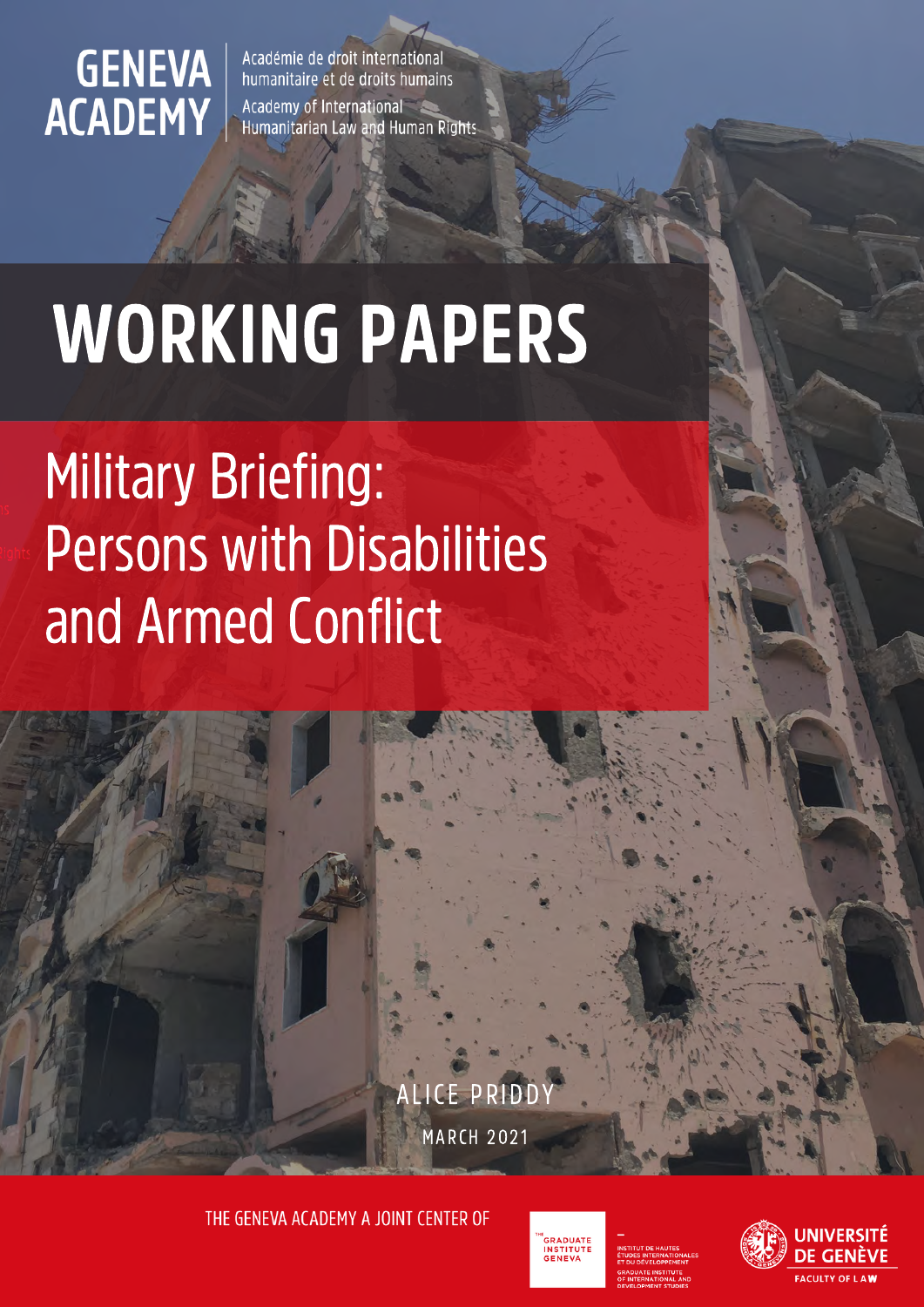## **TABLE OF CONTENTS**

| A. At Least 15 Percent of the Civilian Population Will be Persons With Disabilities3 |  |
|--------------------------------------------------------------------------------------|--|
|                                                                                      |  |
|                                                                                      |  |
|                                                                                      |  |
|                                                                                      |  |
| A.                                                                                   |  |
| B.                                                                                   |  |
| C.                                                                                   |  |
|                                                                                      |  |
|                                                                                      |  |
| 1. Humane Treatment, Safe and Sanitary Conditions of Detention and the Provision of  |  |
| 4.                                                                                   |  |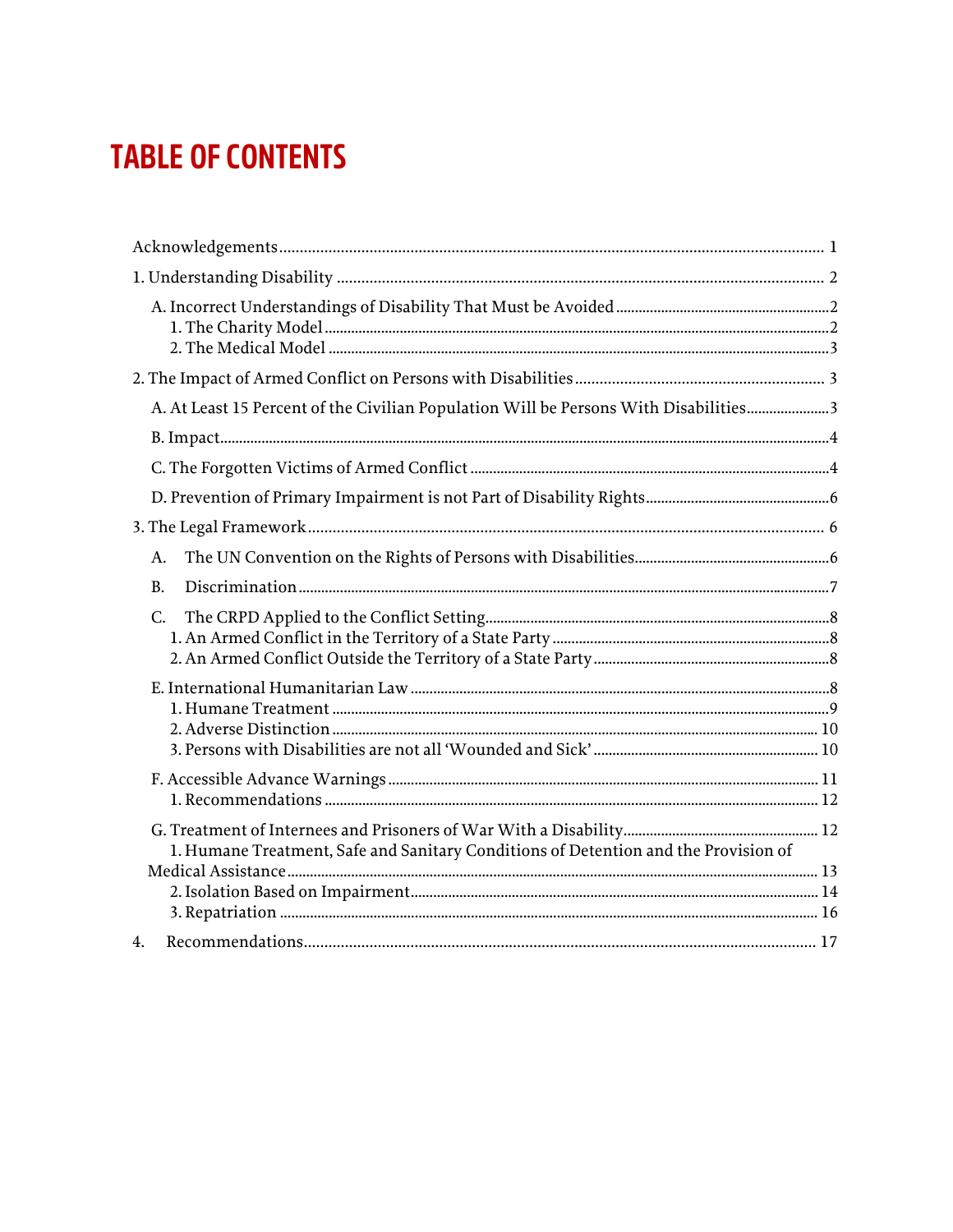### <span id="page-2-0"></span>**ACKNOWLEDGEMENTS**

**Armed conflict has a disproportionate and devastating impact on persons with disabilities. However, little attention is paid by many militaries to the impact of their operations on persons with disabilities. This military briefing is designed to introduce militaries to the topic. It provides a clear and concise overview of what is meant by 'disability' and how armed conflict affects persons with disabilities. It aims to enhance the inclusion of persons with disabilities as a feature of operational planning and conduct. It can be used as a training tool and should be read in conjunction with the more in-depth Academy Briefing Disability and Armed Conflict.**

 **The briefing begins by exploring the meaning of disability and the incorrect understandings that must be avoided. A brief overview of the impact of armed conflict on persons with disabilities is provided, before the protections afforded to persons with disabilities under the general international humanitarian law (IHL) provisions of humane treatment and the prohibition of adverse distinction are highlighted. Effective advance warnings and the treatment of detainees with disabilities are selected to demonstrate what is at stake when militaries do not take a disability inclusive approach, and how equality in the application of IHL can be achieved.** 

**Each section of this briefing opens with the key take-away points, followed by a more in-depth discussion. In researching this briefing, a wide variety of military manuals were reviewed and interviews were conducted with a number of officials from various armed forces as well as the International Committee of the Red Cross. The author is grateful to all of those who shared their experience and expertise during interviews.**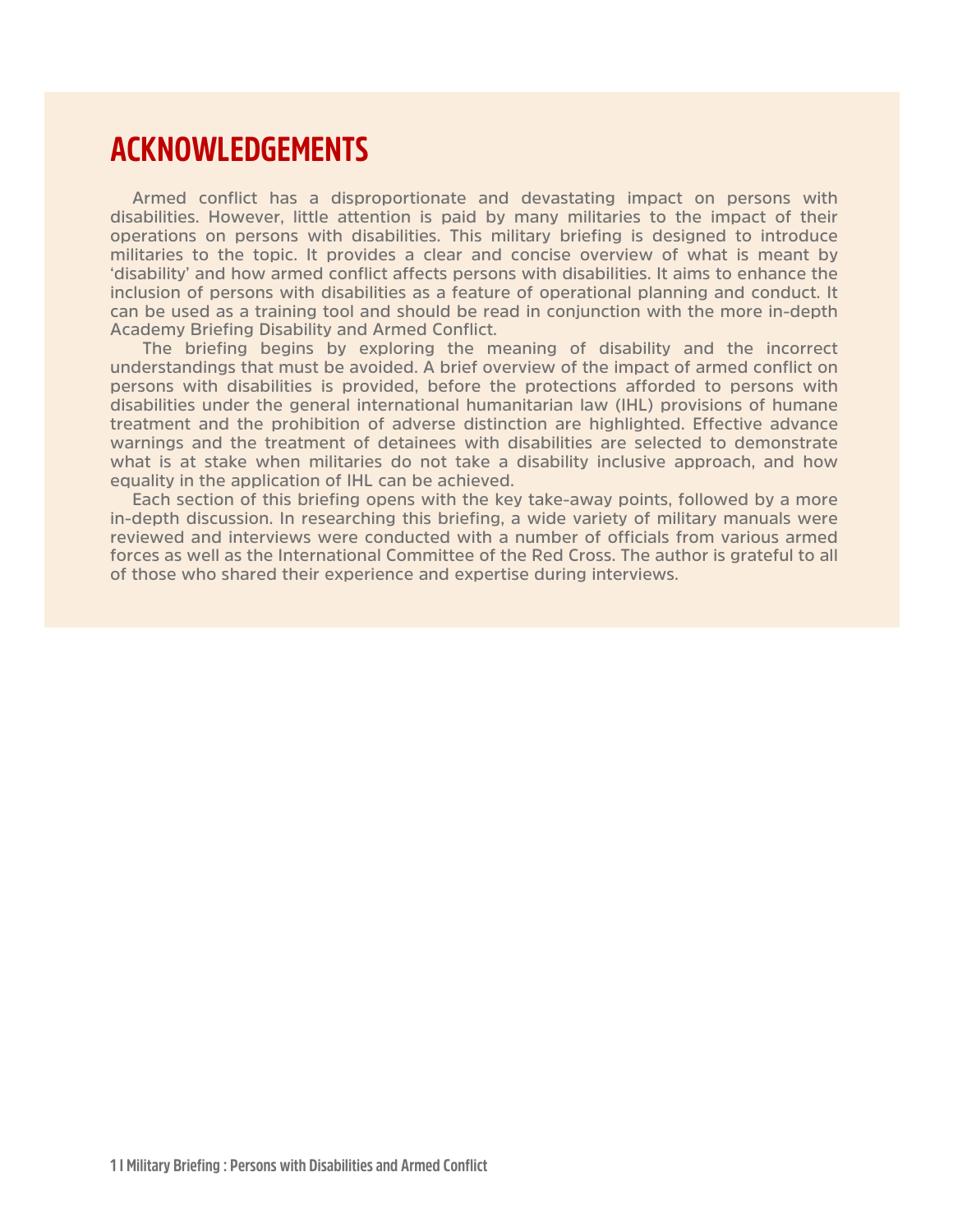## <span id="page-3-0"></span>**1. UNDERSTANDING DISABILITY**

- Disability is the interaction between an individual's condition (for example, having a visual impairment) and environmental factors (for example, living in a displacement camp with no clear footpaths and no accessible information for persons with a visual impairment), which together affect the ability of that person to be able to access society on an equal basis with others. By way of example, if information on collecting humanitarian food packages are displayed visually on a small notice board within the displacement camp, a person with a visual impairment will likely remain unaware of how to access this essential service and be reliant on others within the camp for food.
- In other words, persons with impairments are disabled by societal and environmental barriers, not by their impairments. Disability is an evolving concept that changes across both contexts and time.
- Barriers that prevent a person with an impairment accessing society might include physical, attitudinal and organizational barriers.
- Impairments are all part of the diversity of human bodies, they are not something that needs 'fixing', rather society needs to change to ensure that it is accessible to all persons, including those with impairments.
- Disability is diverse and not limited to physical impairments. A person may have one or more sensory, physical, psychosocial or intellectual impairments.

Historically, disability was understood as a medical condition that required treatment to make the person 'normal'. This approach has now been accepted as discriminatory and incorrect. It has been abandoned and disability is now understood as the interaction between an individual's impairment and environmental factors, which together affect the ability of that person to be able to access society on an equal basis with others. This approach is called the social-model understanding of disability.

The social-model understanding of disability differentiates impairment from disability. Impairment is a condition of the body or mind, whereas disability is the way society and the environment does or does not respond to that impairment. As such, disability is contextspecific. Within this framework, it is easy to see how two people with the same impairment are likely to face differing levels and manifestations of disability depending on where they live. The level of disability a wheelchair user living in California experiences will be wholly different to a wheelchair user in Gaza for example. Where environmental barriers are removed – installing braille signs in a refugee camp, providing walking aids such as canes and having clear and accessible pathways, for example – a person's disability may be eliminated or reduced. Other factors, such as a person's gender, age and socioeconomic status can exacerbate or alleviate the level of disability a person experiences. For example, a female who is deaf who is prevented from accessing education because of her gender will be further ostracized and prevented from accessing society compared to a male with the same impairment who does have access to education.

#### <span id="page-3-1"></span>A. INCORRECT UNDERSTANDINGS OF DISABILITY THAT MUST BE AVOIDED

#### <span id="page-3-2"></span>**1. THE CHARITY MODEL**

According to the charity model, persons with disabilities are victims of their impairment and their situation is tragic. As such, persons with disabilities deserve pity and charity. They are assumed to be burdens on their families and on society. The charity model thereby exacerbates discriminatory prejudices towards persons with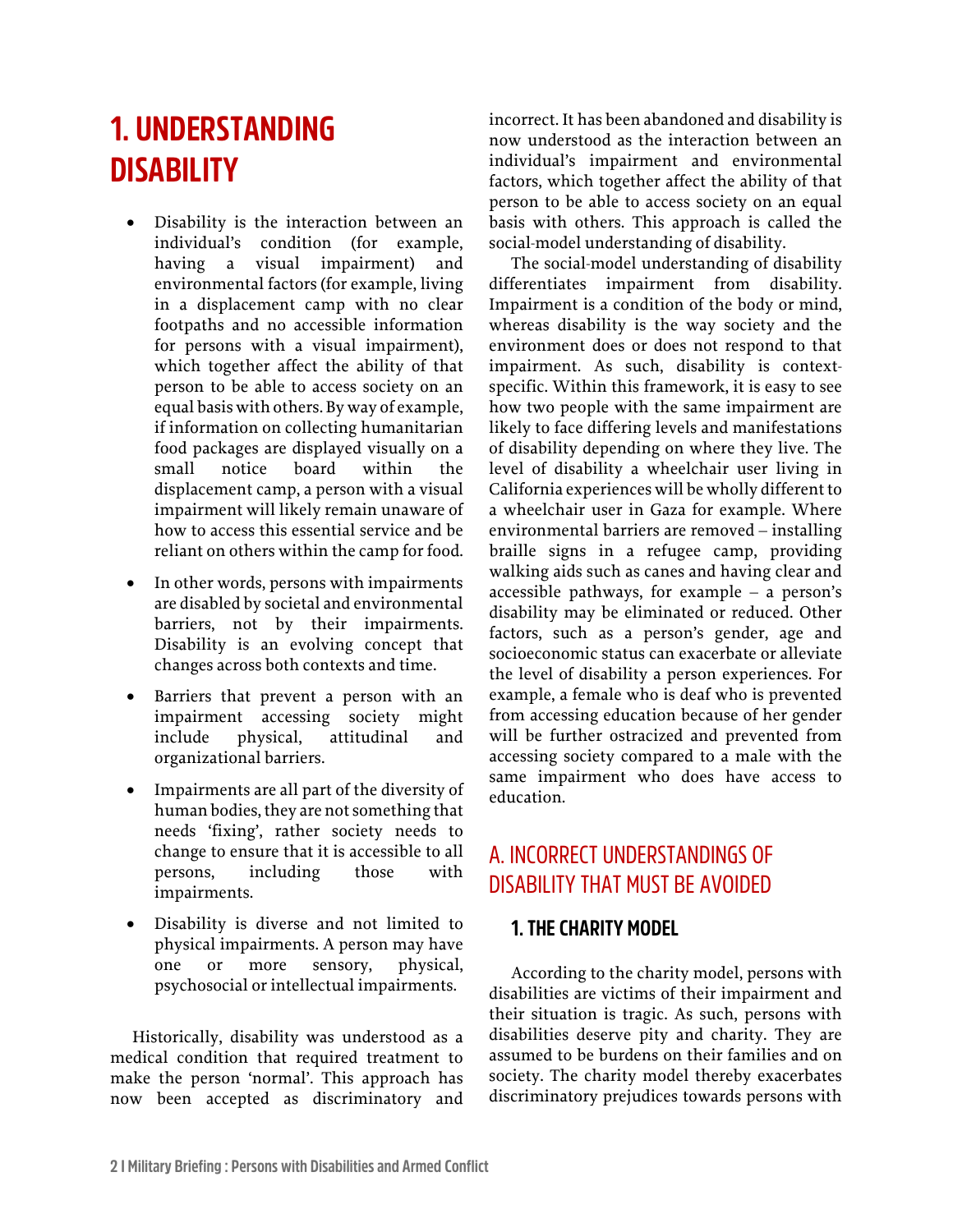disabilities and conceives them as being 'lesser' than persons without a disability. This model reinforces negative stereotypes and perpetuates the idea that persons with disabilities need special and separate treatment. Persons with disabilities viewed from the charity-model perspective are not seen as rights holders, but rather as passive recipients of charity, which is given out based on the good will of others.

#### <span id="page-4-0"></span>**2. THE MEDICAL MODEL**

The medical model considers persons with disabilities as in need of cure and medical treatment to make them 'normal'. It is not dissimilar from the charity model in the prejudices and stereotypes that underlie it. The medical model disempowers persons with disabilities and reinforces discriminatory attitudes that they are somehow lesser. The assumption is that the problem and solution rest exclusively with the person with a disability. Following the logic of the medical model, a person with an impairment is abnormal and unable to function normally, such that medical professionals are permitted, and have a duty to step in and make decisions on the person's behalf, thereby denying the person autonomy and potentially resulting in serious human rights violations.

## <span id="page-4-1"></span>**2. THE IMPACT OF ARMED CONFLICT ON PERSONS WITH DISABILITIES**

- In every conflict setting the civilian population will include persons with disabilities.
- How persons with disabilities experience armed conflict, and the harm they may

experience, will differ from a person without a disability.

- Persons with disabilities are entitled to the same IHL protections as persons without disabilities.
- A person with a disability is more vulnerable to death or injury during armed conflict because of inaccessible warnings, evacuation procedures and shelters.

#### <span id="page-4-2"></span>A. AT LEAST 15 PERCENT OF THE CIVILIAN POPULATION WILL BE PERSONS WITH **DISABILITIES**

An estimated 15 percent of the world's population, approximately 1 billion people, have some form of disability, involving sensory, physical, psychosocial and/or intellectual impairments.<sup>[1](#page-4-3)</sup> However, given that impairments are often not reported (owing to prevalent discriminatory attitudes and social stigma), or not recorded (owing to inadequate data collection), this figure is likely to be much higher. The figure is also likely to be higher in places of protracted armed conflict where persons may have become disabled as a result of the hostilities. A recent study found that an average of 36 percent of displaced persons (DPs) within Syria have a disability, this figure goes up



<span id="page-4-3"></span><sup>&</sup>lt;sup>1</sup> World Health Organization (WHO), World Report on Disability, 2011, pp 11 and 12.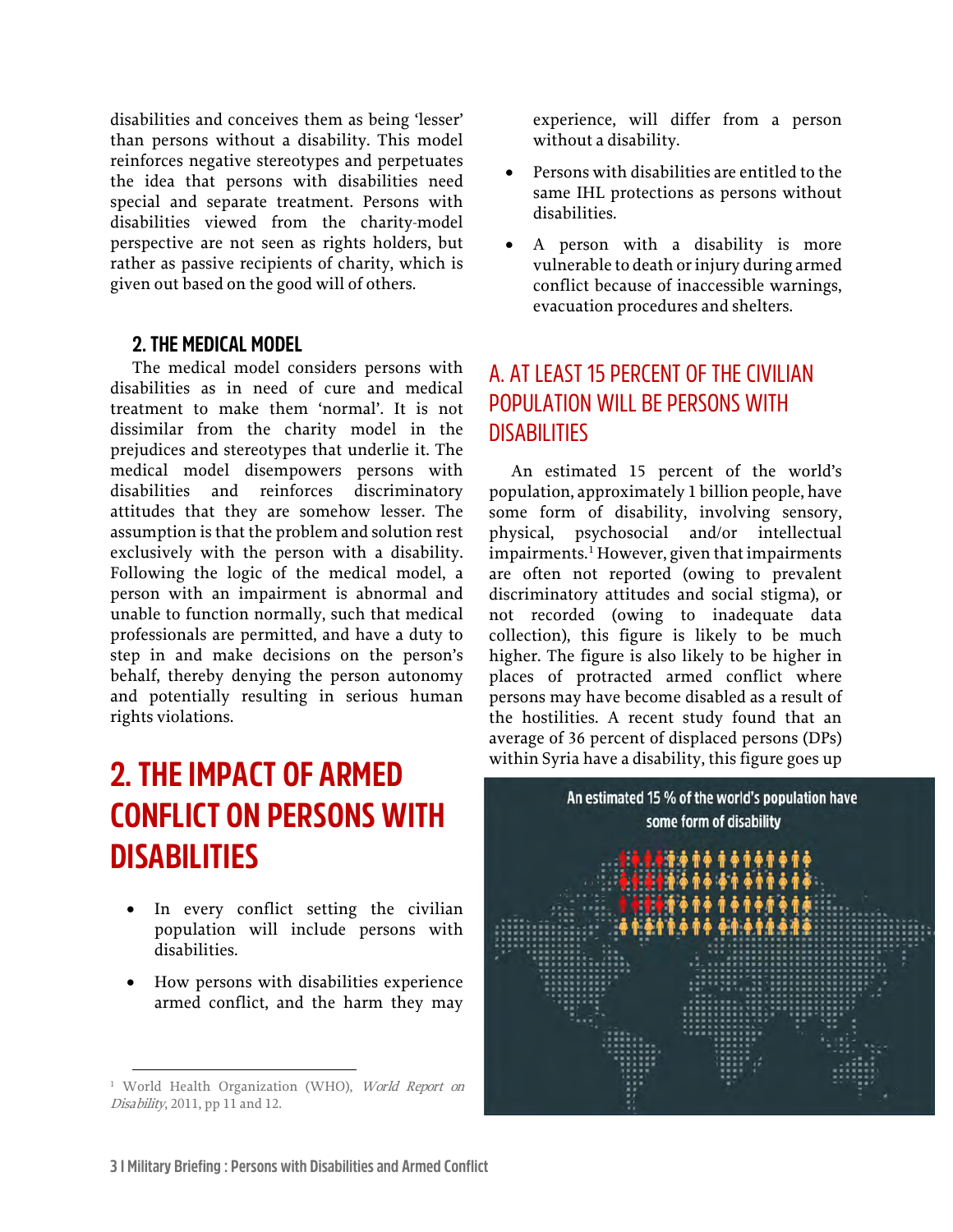to 41 percent of female displaced persons and to 85 percent for persons aged over 55.<sup>[2](#page-5-2)</sup>

#### <span id="page-5-0"></span>B. IMPACT

Armed conflict has a particularly devastating impact on persons with disabilities in all its phases and consequences: for persons in conflict zones; for those fleeing conflict; and for those in post-conflict situations or dealing with the aftermath of conflict. In the conflict setting, persons with disabilities are the subject of targeted killings;<sup>[3](#page-5-3)</sup> 'clustered settlements' of persons with disabilities (including psychiatric institutions, orphanages and care homes) are used as human shields;<sup>[4](#page-5-4)</sup> women and girls with disabilities are at increased risk of sexual and gender-based violence  $(SGBV)$ ,<sup>[5](#page-5-5)</sup> including through the use of SGBV as a strategy, tactic or policy in war;<sup>[6](#page-5-2)</sup> persons with disabilities are more likely to be killed or sustain serious injury as a result of inaccessible civilian protection mechanisms (such as effective advanced warnings before attacks); inaccessible evacuation procedures (including transport and emergency information) result in them being left  $behind;$ <sup>[7](#page-5-3)</sup> inaccessible humanitarian assistance (including food, water and shelters) can have a catastrophic impact on the health of persons with disabilities; those with existing impairments risk secondary and preventable conditions owing to the interruption or deterioration of medical care; and the destruction of infrastructure and assistive devices can create physical barriers, preventing persons with disabilities from accessing their places of education and/or employment.<sup>[8](#page-5-4)</sup>

The true scale and impact of armed conflict on persons with disabilities is unknown owing to an acute lack of data that is reliable, comprehensive and disaggregated by age and gender on the impact of armed conflict on persons with a range of impairments. Where data sets do exist, they are often under-inclusive, relying on a narrow, medical-model understanding of disability. Where this data is used to justify budget allocations, develop policy and operational planning, it exacerbates the exclusion of persons with unrecognized disabilities and leads to further discrimination.

#### <span id="page-5-1"></span>C. THE FORGOTTEN VICTIMS OF ARMED **CONFLICT**

Persons with disabilities are the largest minority group in the world.<sup>[9](#page-5-6)</sup> Despite this, and the severe consequences that armed conflict has on them, persons with disabilities remain the 'forgotten victims of armed conflict'.[10](#page-5-7) 'Disability' is still widely considered a niche issue, particularly in the conflict setting. Small and recent steps have been taken to include disability in the conflict setting within the international agenda. The UN Security Council

<span id="page-5-2"></span><sup>2</sup> Humanitarian Needs Assessment Programme (HNAP) Syria, IDP Report Series 2020, Disability Prevalence and Impact, January 2021.

<span id="page-5-3"></span><sup>3</sup> Committee on the Rights of Persons with Disabilities (CtteeRPD), Concluding Observations on the Initial Report of Colombia, UN doc CRPD/C/COL/CO/1, 30 September 2016, §24.

<span id="page-5-4"></span><sup>4</sup> UNICEF, Children with Disabilities in Situations of Armed Conflict, November 2018, p 4, [https://www.unicef.org/disabilities/files/Children\\_with\\_Di](https://www.unicef.org/disabilities/files/Children_with_Disabilities_in_Situations_of_Armed_Conflict-Discussion_Paper.pdf) sabilities in Situations of Armed Conflict-[Discussion\\_Paper.pdf \(](https://www.unicef.org/disabilities/files/Children_with_Disabilities_in_Situations_of_Armed_Conflict-Discussion_Paper.pdf)last accessed 16 February 2020).

<span id="page-5-7"></span><span id="page-5-6"></span><span id="page-5-5"></span><sup>&</sup>lt;sup>5</sup> Amnesty International, Excluded: Living with Disabilities in Yemen's Armed Conflict, December 2019, p 23, [https://www.amnesty.org/download/Documents/MDE3113](https://www.amnesty.org/download/Documents/MDE3113832019ENGLISH.PDF) [832019ENGLISH.PDF \(](https://www.amnesty.org/download/Documents/MDE3113832019ENGLISH.PDF)last accessed 16 February 2020).

<sup>6</sup> Ibid. See also E. J. Wood, 'Conflict-Related Sexual Violence and the Policy Implications of Recent Research', 96 International Review of the Red Cross 894 (2014).

<sup>7</sup> Human Rights Watch, 'Central African Republic: People with Disabilities Left Behind', 28 April 2015. Report of the United Nations Fact-Finding Mission on the Gaza Conflict, UN doc A/HRC/12/48, 25 September 2009, §§1286–1288.

<sup>8</sup> Syria Relief reported that four out of five children living in conflict-affected areas of Syria did not have access to education. Syria Relief, Children Living with Disabilities Inside Syria, 2018, p 23.

<sup>9</sup> UN Enable, Fact Sheet on Persons with Disabilities, n.d.

<sup>&</sup>lt;sup>10</sup> CtteeRPD, 'Persons with Disabilities "Forgotten Victims" of Syria's Conflict – UN Committee', press release, 17 September 2013.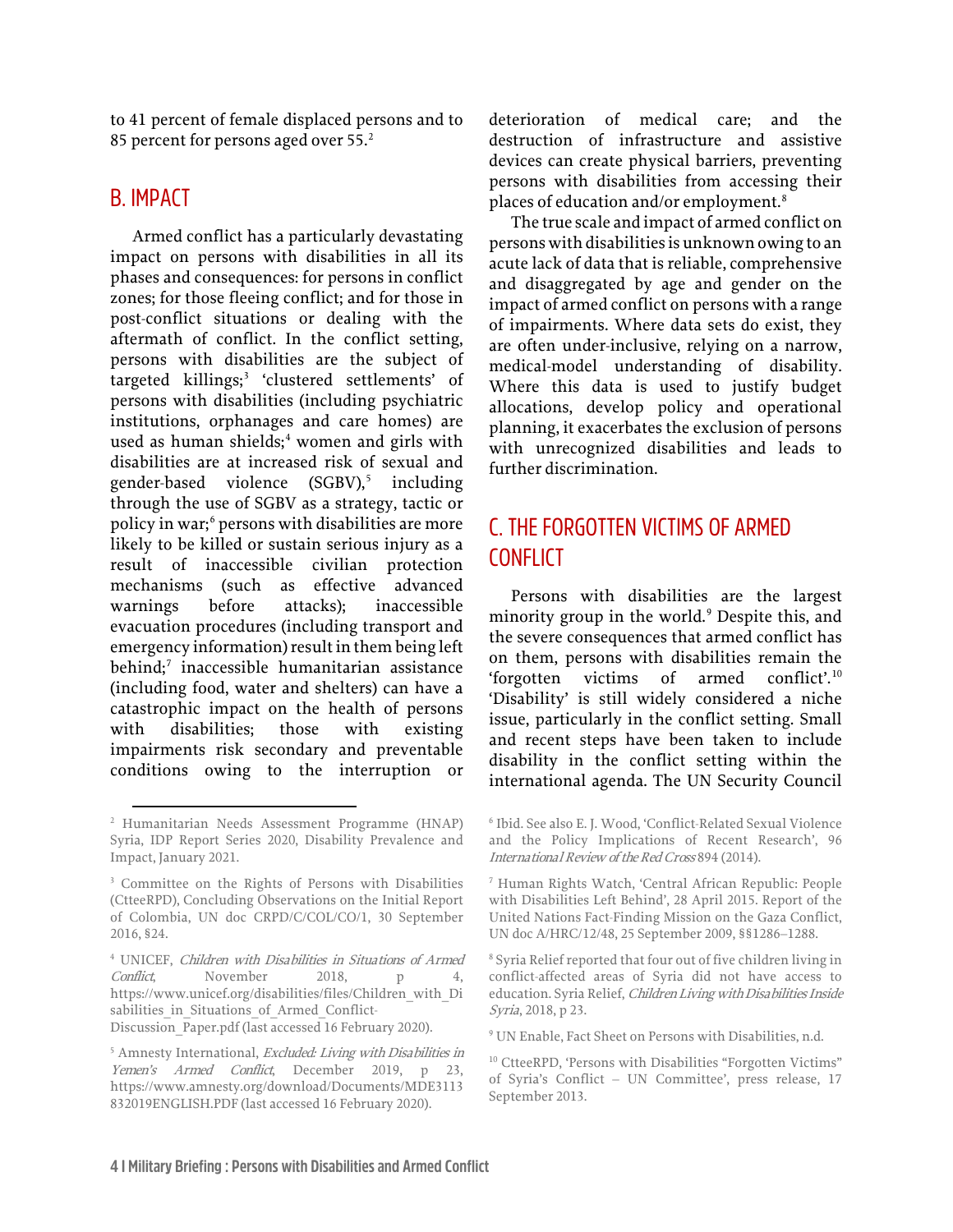adopted Resolution 2475 in June 2019, which calls on parties to armed conflict to protect persons with disabilities, take measures to eliminate discrimination and marginalization of persons on the basis of disability in situations of armed conflict and ensure that persons with disabilities have access to justice, basic services and unimpeded humanitarian assistance.

A review of military manuals and interviews with representatives of a number of armed forces indicates that little attention is given to the responsibility of militaries towards persons with disabilities nor the interpretation of IHL norms in a disability inclusive manner.<sup>[11](#page-6-0)</sup> In contrast, the age and gender impact of these norms is given some consideration in several military manuals. The Danish Military Manual is one notable exception and does expressly recognize its responsibilities towards persons with disabilities. The manual affirms the application of the UN Convention on the Rights of Persons with Disabilities (CRPD) to the conduct of the Danish Armed Forces, and reiterates its obligation to ensure and promote the full realization of human rights for all persons with disabilities (though it does not expressly state how Denmark interprets the provisions of the CRPD in relation to the conduct of hostilities or the treatment of detainees). Notably, the manual states that 'in cases in which extraterritorial jurisdiction is not established, the Convention must also be respected by the Danish armed forces to the extent possible and appropriate in

the context of the tasks assigned to the force on a particular mission'.[12](#page-6-1) The manual concludes that in situations of risk, including armed conflict, persons with disabilities may need 'special support'. Denmark takes the position that although this 'support must be provided primarily by the territorial State there may be situations in which the Danish armed forces should be attentive to the specific needs of persons with disabilities. This applies, for instance, in evacuation situations in which impaired mobility can be remedied or in communications with the civilian population in which steps must be taken to ensure that persons with disabilities are capable of engaging in dialogue with the Danish armed forces'.<sup>[13](#page-6-2)</sup>

Gathering disability inclusive data and increasing expertise on disability rights and the diversity of disability within militaries would increase the attention paid to ensuring that IHL is applied in an inclusive and non-discriminatory manner. In the interim, while we wait for such data to be gathered, the well-founded minimum estimate that 15 percent of every population will be persons with disabilities should steer policy and practice.<sup>[14](#page-6-3)</sup> Routinely and meaningfully consulting persons with disabilities living in the particular conflict setting, as well as their representative organizations, is also essential to ensuring that polices adopted to overcome discriminatory barriers are effective and

<span id="page-6-3"></span><span id="page-6-2"></span><span id="page-6-1"></span><span id="page-6-0"></span><sup>&</sup>lt;sup>11</sup> Including, but not limited to, Australia's Law of Armed Conflict (LOAC) Manual, Australian Defence Force Doctrine, 2006; Canada's Law of Armed Conflict at Operational and Tactical Level, 2001; France's Fiche de Synthèse sur les Règles Applicables dans les Conflits Armés, 432/DEF/EMA/OL.2/NP, 1992, and Manuel de droit des conflits armés, Ministère de la Défense, Direction des Affaires Juridiques, Sous-Direction du droit international humanitaire et du droit européen, Bureau du droit des conflits armés, 2001; Ireland's Basic Guide to the Law of Armed Conflict, TP/TRG/01-2005, Director of Defence Forces Training, Department of Defence, 2005; Israel's Rules of Warfare on the Battlefield, Military Advocate-General's Corps Command, IDF School of Military Law, 2006; New Zealand's Manual of Armed Forces Law: Law of Armed Conflict, vol 4, New Zealand Defence Force, 2017; Sweden's International Humanitarian Law in Armed Conflict, Swedish Ministry of Defence, January 1991; Ukraine's

Manual on the Application of the Rules of International Humanitarian Law in the Armed Forces of the Ukraine, Manual Order 400, Ministry of Defence, September 2004; the United Kingdom's The Manual of the Law of Armed Conflict, Ministry of Defence, 1 July 2004, as amended in May 2013 by Amendment 7; Switzerland's Regulation on Legal Bases for Conduct During an Engagement, 2005; and the Danish Military Manual on International Law Relevant to Danish Armed Forces in International Operations, 2016. Note that the majority of these manuals were drafted before the CRPD, which may in part explain their failure to address disability.

<sup>&</sup>lt;sup>12</sup> The Danish Military Manual, supra fn 12, p 109.

<sup>13</sup> Ibid.

 $14$  WHO, *World Report on Disability*, supra fn 2, p 29.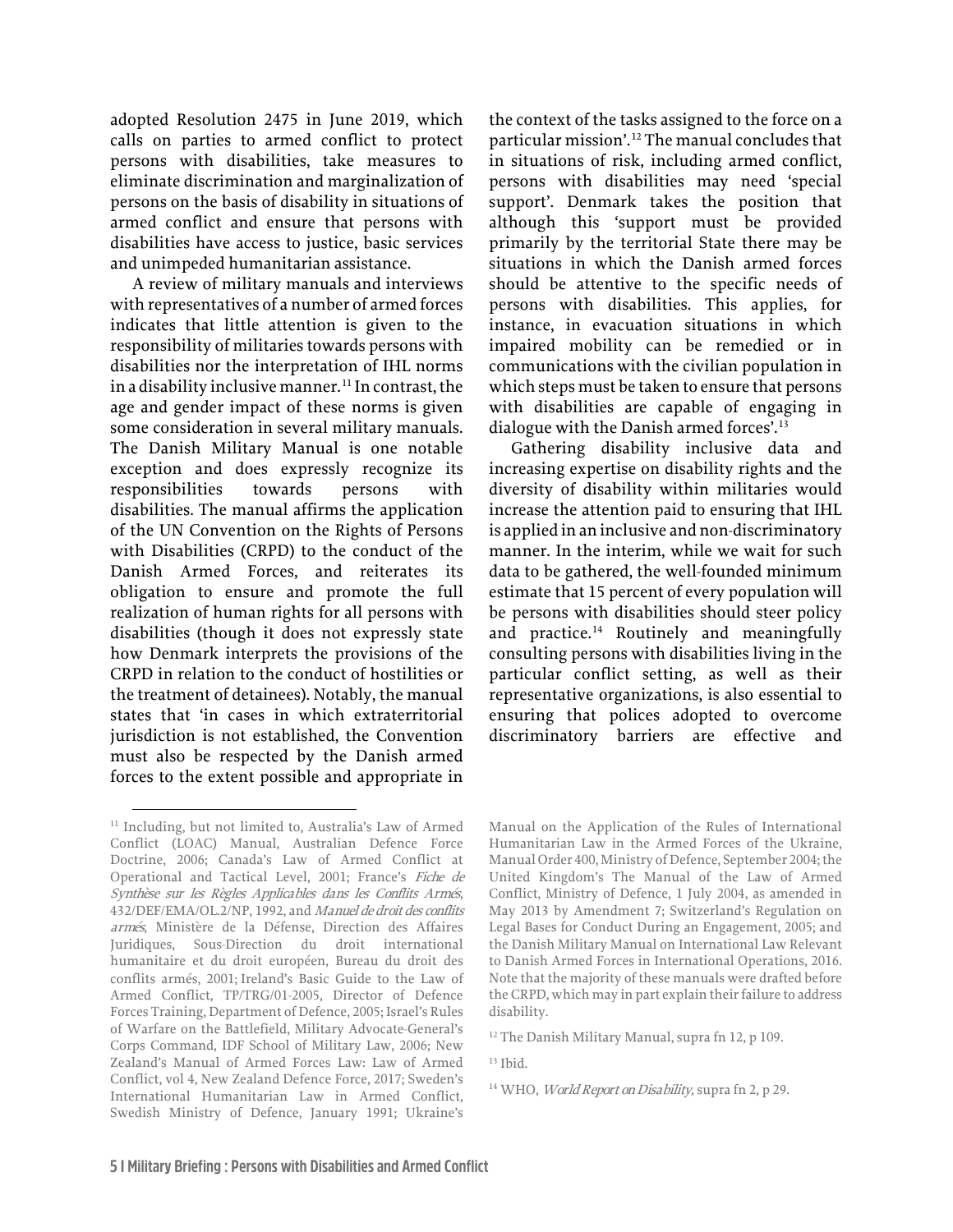reflective of persons with disabilities' lived experience.<sup>[15](#page-7-3)</sup>

#### <span id="page-7-0"></span>D. PREVENTION OF PRIMARY IMPAIRMENT IS NOT PART OF DISABILITY RIGHTS

States often confuse prevention of primary impairment with disability rights. Prevention of primary impairment is part of the general right to the highest attainable standard of health. It is not part of the rights of persons with disabilities. It is of concern that the two are muddled, as resources and finances are, as a consequence, often dedicated to primary impairment prevention at the expense of giving effect to the rights of persons with disabilities. Within the armed conflict setting, this confusion is evident in states' inclusion of weapons control and disarmament strategies within disability discourse.

Although some weapons law treaties expressly add to disability rights discourse and provide for specific reparations and support that should be available to survivors, $16$  it is not their focus on preventing primary impairment that is of relevance to disability rights. Rather, it is equal access to the provisions of these texts that is of concern. The Mine Ban Treaty, for example, includes provisions concerning mine awareness activities and the marking of mined areas to ensure the 'effective' exclusion of civilians.<sup>[17](#page-7-4)</sup> Reading these provisions from a disability inclusive perspective, the marking of mined areas should be in accessible formats and mine awareness activities should include providing mine education that is tailored to members of the community who have sensory and intellectual impairments. This would ensure that persons with existing impairments receive the benefit of

these provisions and would reduce the risk of death or serious injury from mines.

## <span id="page-7-1"></span>**3. THE LEGAL FRAMEWORK**

- The UN Convention on the Rights of Persons with Disabilities (CRPD) underscores that persons with disabilities are full and equal rights holders. Denial of the full enjoyment of any human right based on a person's real or perceived impairment amounts to unlawful discrimination.
- The CRPD applies in situations of armed conflict, alongside IHL.
- States, in accordance with their obligations under IHL and the CRPD, are obligated to take 'all necessary measures to ensure the protection and safety of persons with disabilities' in situations of armed conflict.

#### <span id="page-7-2"></span>A. THE UN CONVENTION ON THE RIGHTS OF PERSONS WITH DISABILITIES

The 2008 CRPD cements, in a widely endorsed international human rights law (IHRL) treaty, the undeniable fact that persons with disabilities are full and equal rights holders by virtue of being human. Therefore, no characteristic, including having any form of impairment, prevents a person from being a full rights holder. This recognition is significant in its own right, since it is a position that was not obvious to many

<span id="page-7-4"></span><span id="page-7-3"></span><sup>&</sup>lt;sup>15</sup> States Parties to the CRPD are obligated to 'closely consult with and actively involve persons with disabilities' in the development and implementation of legislation and policy, Art 4(3), CRPD. For guidance on implementation of this provision see CtteeRPD, General Comment No 7 (2018) on the Participation of Persons with Disabilities, Including Children With Disabilities, Through Their Representative Organizations, in the Implementation and Monitoring of the Convention, UN doc CRPD/C/GC/7, 9 November 2018.

<sup>&</sup>lt;sup>16</sup> E.g., the 2008 Convention on Cluster Munitions expressly recognizes the rights and dignity of victims of cluster munitions as well as the risk of discrimination based on impairment that they face (Preamble and Arts 2 and 5).

 $17$  Arts 6(7)(d) and 5(2), Convention on the Prohibition of the Use, Stockpiling, Production and Transfer of Anti-Personnel Mines and Their Destruction.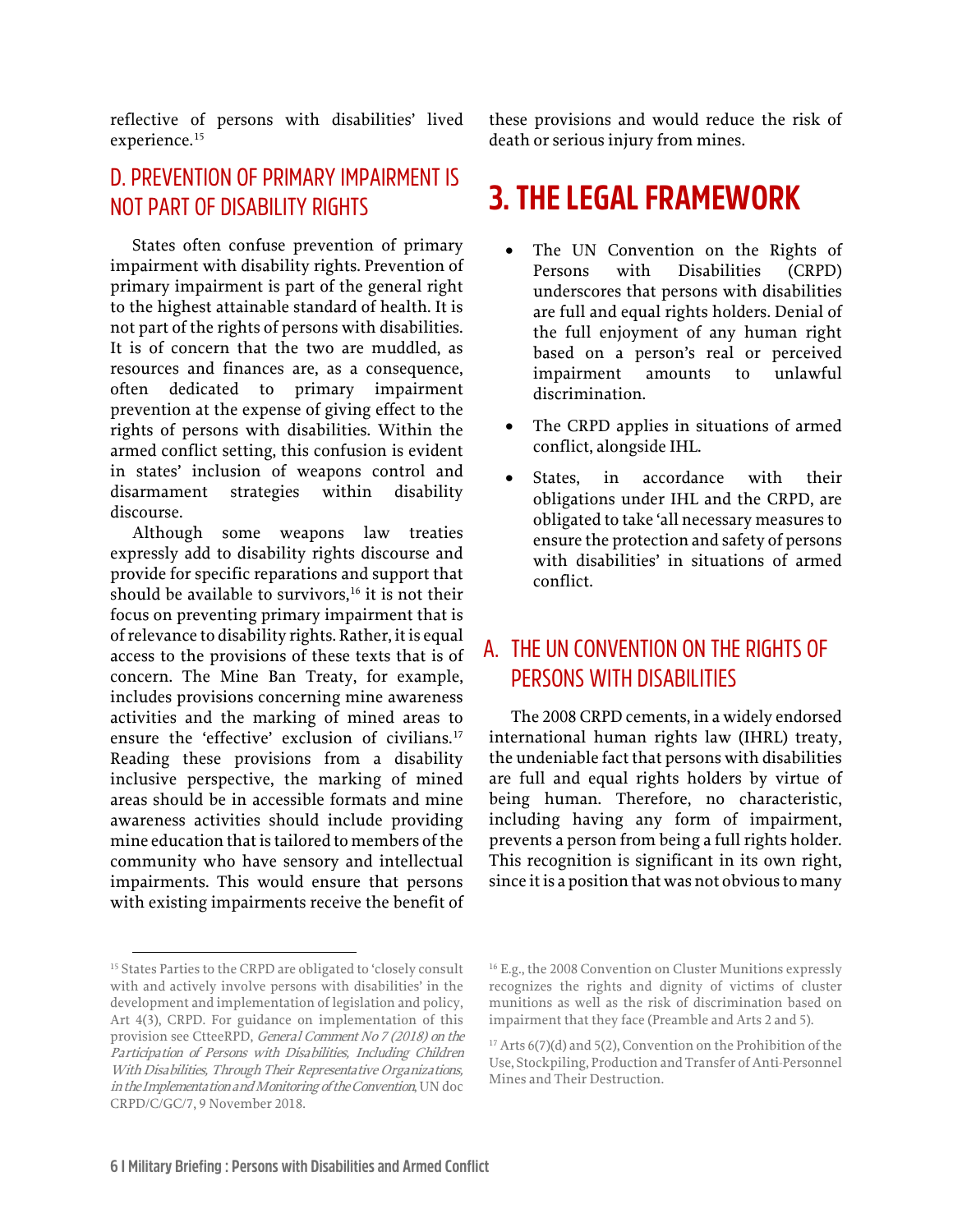actors, and still today remains unapparent to some.

The CRPD is binding on the 182 states that have ratified it. States parties are obligated to 'respect', 'protect' and 'fulfil' the rights it enshrines. The purpose of the Convention, according to Article 1, is to 'promote, protect, and ensure the full and equal enjoyment of all human rights and fundamental freedoms by all persons with disabilities'.<sup>[18](#page-8-1)</sup> To achieve its purpose, the treaty enshrines eight guiding principles:

- 1. Respect for inherent dignity, individual autonomy including the freedom to make one's own choices, and independence of persons
- 2. Non-discrimination
- 3. Full and effective participation and inclusion in society
- 4. Respect for difference and acceptance of persons with disabilities as part of human diversity and humanity
- 5. Equality of opportunity
- 6. Accessibility
- 7. Equality between men and women
- 8. Respect for the evolving capacities of children with disabilities and respect for the rights of children with disabilities to preserve their identities

#### <span id="page-8-0"></span>B. DISCRIMINATION

Discrimination – meaning differential treatment of persons with disabilities is prohibited under the CRPD. The CRPD also introduces the concept of 'reasonable accommodation', that is 'necessary and appropriate modification and adjustment not imposing a disproportionate or undue burden, where needed in a particular case, to ensure to persons with disabilities the enjoyment or exercise on an equal basis with others of all human rights and fundamental freedoms'.<sup>[19](#page-8-2)</sup> Failure to provide reasonable accommodation amounts to unlawful discrimination. Reasonable accommodation applies in a particular situation and in a particular context, often, but not necessarily upon the request of the person with a disability. For example, if a person who wishes to use a public library finds that the loan of books is only for two-week periods but she or he, owing to a learning impairment, needs three weeks to read a book and is granted a threeweek loan, this would be a reasonable accommodation.

The right to equal access is one of the key principles of the CRPD and an essential precondition for the effective and equal enjoyment of human rights by persons with disabilities. To enable persons with disabilities to participate fully in all aspects of life, states parties are obligated to take appropriate measures to ensure access on an equal basis with others to 'the physical environment, to transportation, to information and communications, including information and communications technologies and systems, and to facilities and services provided to the public'.<sup>[20](#page-8-3)</sup> Denial of access constitutes discrimination.<sup>[21](#page-8-1)</sup> The duty to implement accessibility is unconditional.<sup>22</sup>

The right to equal access of all services provided to the public is of particular relevance when considering the provision of humanitarian protections and services in the conflict setting, such as emergency information, evacuation procedures and shelters. It means that militaries in their operation planning and delivery should take all appropriate measures to ensure that persons with disabilities have equal access to the protections afforded under IHL during the conduct of hostilities (see the following section) as well as humanitarian services delivered during relief and peacekeeping operations. This

22 Ibid, §25.

<span id="page-8-1"></span><sup>18</sup> Art 1, CRPD.

<span id="page-8-2"></span><sup>19</sup> Art 12, CRPD.

<span id="page-8-4"></span><span id="page-8-3"></span><sup>20</sup> Art 9, CRPD.

<sup>&</sup>lt;sup>21</sup> CtteeRPD, *General Comment No 2: Article 9: Accessibility*, UN doc CRPD/C/GC/2, 22 May 2014, §13.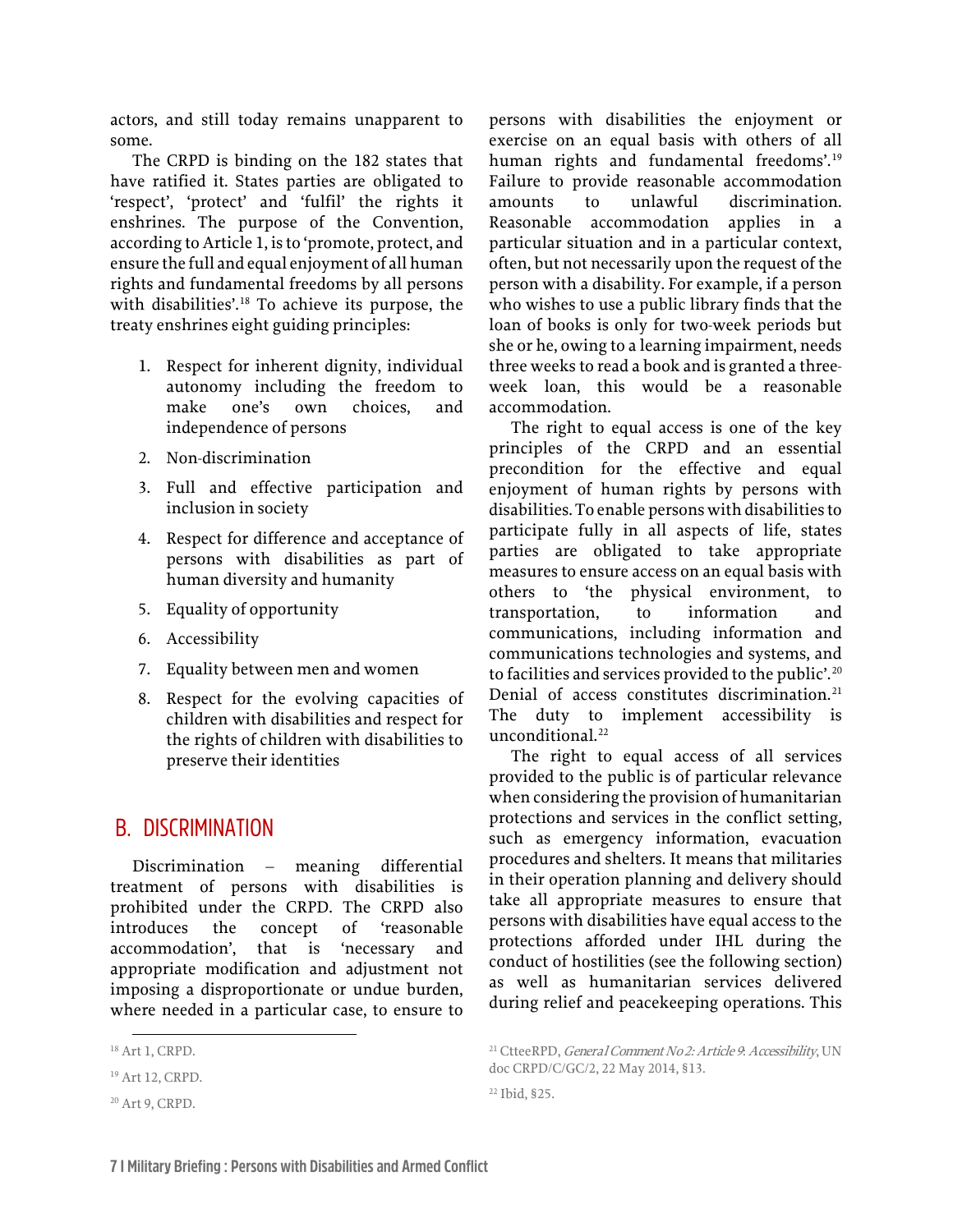will include all operations in relation to COVID19 response and recovery.

#### <span id="page-9-0"></span>C. THE CRPD APPLIED TO THE CONFLICT **SETTING**

Article 11 of the CRPD expressly states that it applies during armed conflict. States parties are obligated to take 'in accordance with their obligations under international law, including IHL and IHRL, all necessary measures to ensure the protection and safety of persons with disabilities in situations of risk, including of armed conflict, humanitarian emergencies and the occurrence of natural disasters'.<sup>[23](#page-9-4)</sup> The extent that the CRPD will apply to the conduct of a military will be context dependent and influenced by a number of factors including whether the conflict is taking place on the state's territory or extraterritorially (meaning within the territory of a foreign state).

#### <span id="page-9-1"></span>**1. AN ARMED CONFLICT IN THE TERRITORY OF A STATE PARTY**

The CRPD applies to all persons within the territory of a state party, irrespective of their nationality. This is not a point of controversy and is the case for all human rights treaties. All militaries of States Parties to the CRPD, as state agents, are therefore bound by the obligations contained in the CRPD when operating within their territory.

#### <span id="page-9-2"></span>**2. AN ARMED CONFLICT OUTSIDE THE TERRITORY OF A STATE PARTY**

When the military of a State Party to the CRPD is acting outside their territory, their CRPD obligations will follow them and apply extraterritorially. However, the extent to which these obligations will apply will be dependent on many contextual factors, including the level of control the military has over the persons and/or territory affected, the other actors involved in the armed conflict, the rights engaged and, if IHL is applicable, the relationship it has with the CRPD obligation(s) in the particular situation.

The Committee on the Rights of Persons with Disabilities (CtteeRPD) is the treaty body made up of independent experts who are mandated to monitor states parties' implementation of the CRPD. All states parties are obligated to report to the Committee on how they are implementing their CRPD obligations. The Committee also receives shadow reports from non-governmental organizations (NGOs) on a state's performance and, upon reviewing the information at hand, will issue recommendations to the state concerned. With regard to states that have ratified the Optional Protocol to the CRPD, the Committee is also authorized to receive individual complaints from persons who allege a state has violated their rights under the CRPD. When reviewing state reports and individual complaints, the Committee is required to ask whether the state is taking all necessary measures in accordance with their obligations under IHL and human rights law to ensure the safety and protection of persons with disabilities in situations of risk including armed conflict and humanitarian emergencies. This question will clearly require the conduct of the state's military to be considered.

#### <span id="page-9-3"></span>E. INTERNATIONAL HUMANITARIAN LAW

- The protections offered by IHL apply equally to all civilians. Persons with disabilities are entitled to the same IHL protections that are afforded to all other persons, including rules that relate to treatment of civilians and persons hors de combat, as well as the rules that relate to the conduct of hostiles.
- Differential treatment may be required to ensure that the applicable IHL protections are applied in a non-discriminatory

<span id="page-9-4"></span><sup>23</sup> Art 11, CRPD.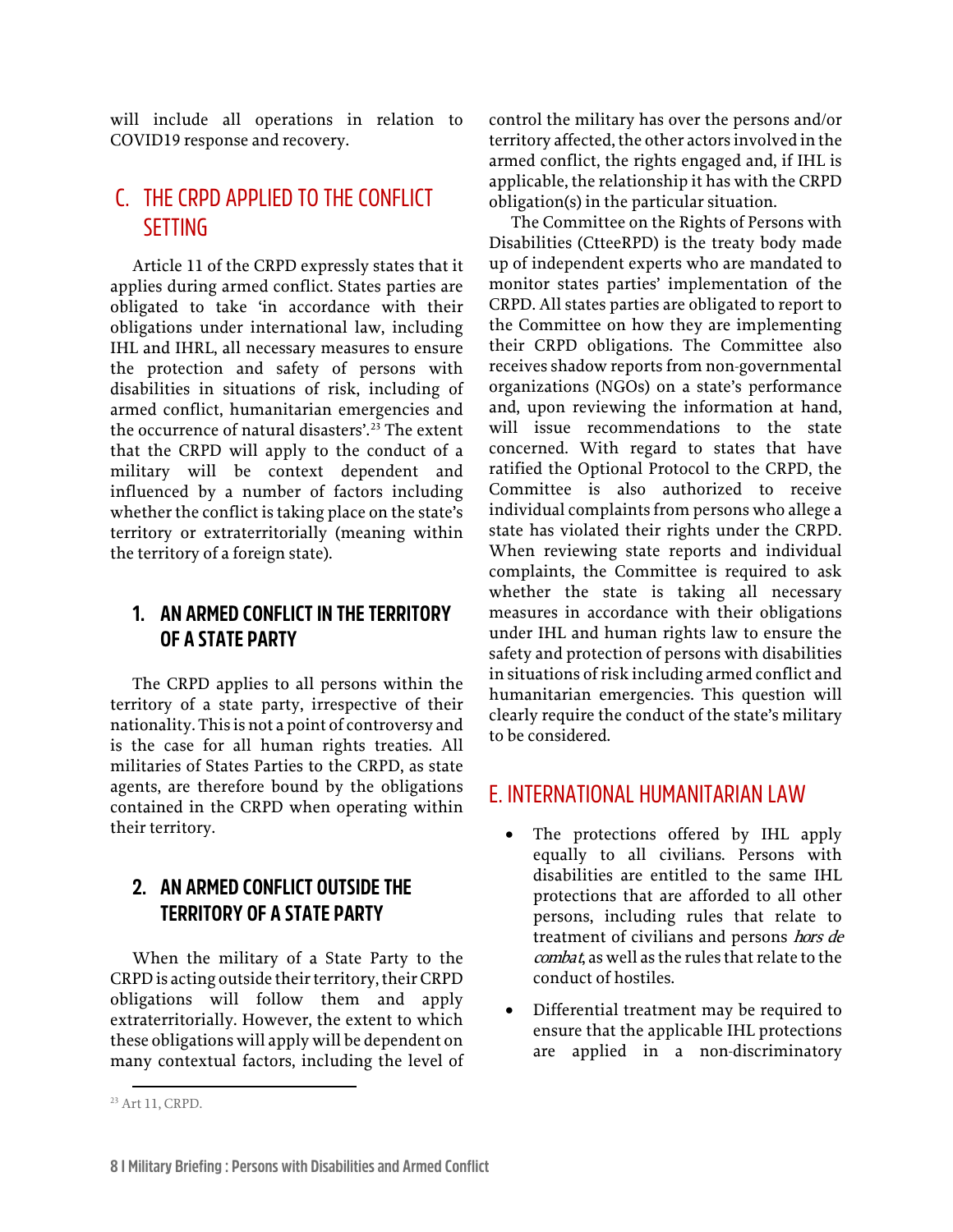manner and are accessible to all persons with disabilities.

• Not all persons with disabilities are 'wounded and sick'.

IHL, the set of rules that for humanitarian reasons seek to limit the effects of armed conflict, govern the conduct of militaries and other parties to a conflict. The core treaties of IHL include, but are not limited to, the 1907 Hague Regulations; the four Geneva Conventions of 1949 and the two Additional Protocols of 1977 relating to the protection of victims of armed conflict; the 1954 Convention for the Protection of Cultural Property in the Event of Armed Conflict, plus its two protocols; the 1972 Biological Weapons Convention; the 1980 Convention on Certain Conventional Weapons and its five protocols; the 1993 Chemical Weapons Convention; the 1997 Ottawa Convention on anti-personnel mines; and the 2000 Optional Protocol to the Convention on the Rights of the Child on the involvement of children in armed conflict. Many IHL rules have crystallized into rules of customary international law.[24](#page-10-1) It is this entire body of law, both treaty and customary, that the CRPD refers to when it states in Article 11 that states parties 'shall take, in accordance with their obligations under international law, including international humanitarian law and international human rights law, all necessary measures to ensure the protection and safety of persons with disabilities in situations of risk, including situations of armed conflict'.

When viewed as a whole, IHL largely reflects the medical and charity approaches to disability by framing persons with disabilities as passive, weak, defective and vulnerable and, as such, in need of special, paternalistic protection. This is unsurprising considering the time at which most IHL instruments were drafted, long before disability rights discourse had begun to develop. The outdated approaches to disability reflected across IHL are not a fatal flaw. IHL has successfully been interpreted to take into account other issues and developments unforeseen by its drafters. A dynamic and evolved interpretation of IHL is also necessary and possible with respect to disability. As militaries become sensitized to disability, and incorporate disability into their military manuals and training materials they must ensure that they do not repeat the outdated approaches of the past and instead reflect the social model understanding of disability.

#### <span id="page-10-0"></span>**1. HUMANE TREATMENT**

In accordance with the general provisions of IHL, civilians and persons *hors de combat* because of sickness, injury, detention or other causes must be treated humanely.<sup>[25](#page-10-2)</sup> 'Humane treatment' is not explicitly defined within IHL. The lack of definition is deliberate as the meaning and content of 'humane treatment' will be context-specific, its understanding developing over time with changes in society.<sup>[26](#page-10-3)</sup> The foundational principles underlying humane treatment are respect for human dignity and for a person's physical and mental integrity.

The principles' meaning has been clarified and influenced by a rich body of standards and jurisprudence at global, regional and national levels.<sup>[27](#page-10-4)</sup> Thus, a person's characteristics  $-$ 

<span id="page-10-1"></span><sup>24</sup> The International Committee of the Red Cross (ICRC) has identified 161 rules of customary IHL, which can be found at ihl-databases.icrc.org

<span id="page-10-4"></span><span id="page-10-3"></span><span id="page-10-2"></span><sup>&</sup>lt;sup>25</sup> The requirement of humane treatment is contained in Common Art 3 to the four Geneva Conventions, as well as specific provisions within the Geneva Conventions and Additional Protocols I and II. Art 12, GCI, first paragraph; Art 12, GCII, first paragraph; Art 13, GCIII; Arts 5 and 27, GCIV, first paragraph; Art 75(1), API; Art 4(1), APII. The

obligation is also a norm of customary international law, ICRC Customary IHL Study, Rule 88.

<sup>26</sup> ICRC Customary IHL Study, Rule 87.

<sup>&</sup>lt;sup>27</sup> See e.g., Convention against Torture and Other Cruel, Inhuman or Degrading Treatment and Punishment (CAT), International Covenant on Civil and Political Rights (ICCPR), especially Arts 7 and 10; Declaration on the Protection of All Persons from Being Subjected to Torture and Other Cruel, Inhuman or Degrading Treatment or Punishment, adopted by UNGA Res 3452, 9 December 1975;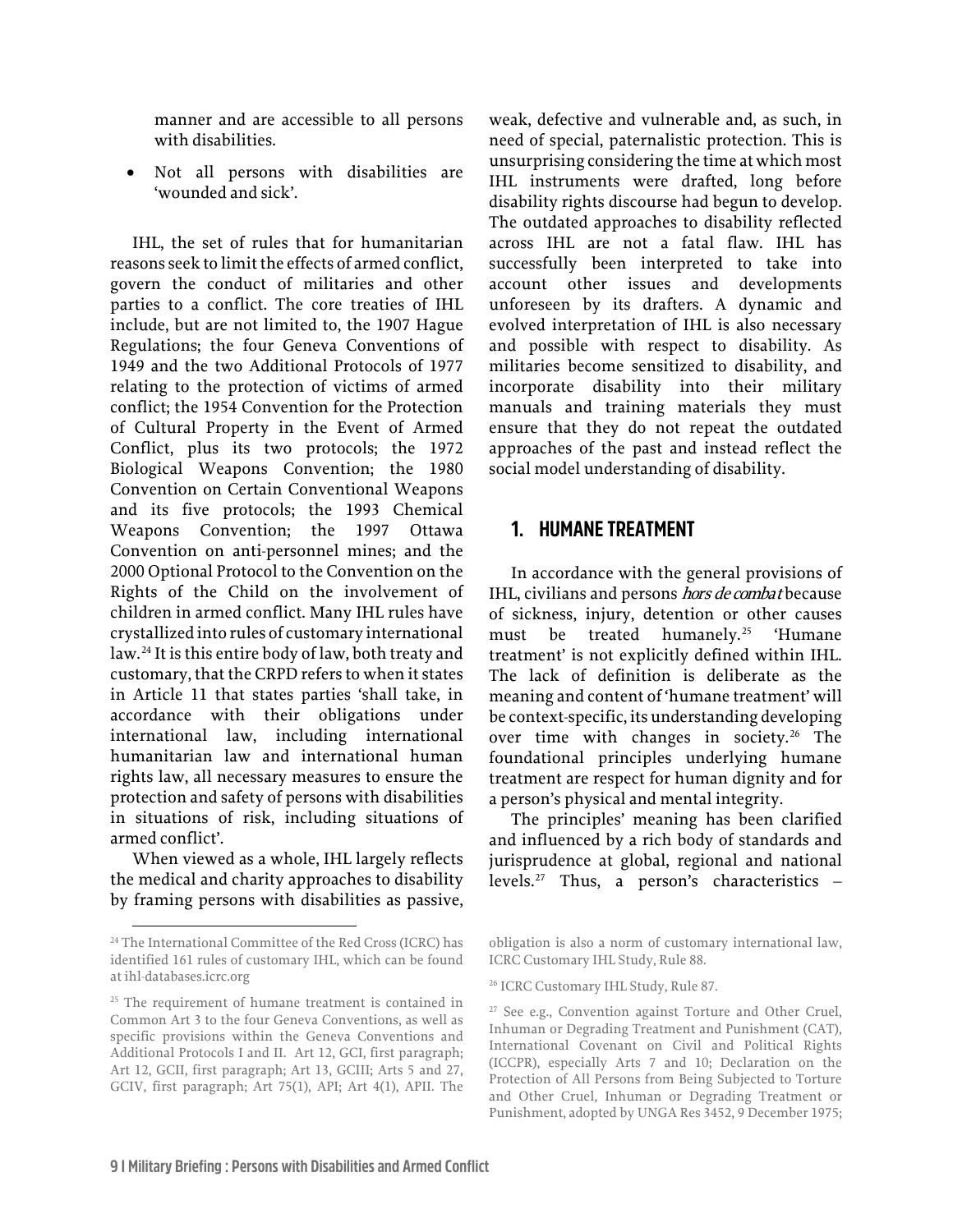including any impairment, gender and age – as well as the environmental and social context will shape the meaning and content of 'humane treatment'. In practical terms, this means that treatment that may not be considered inhumane, such as prohibiting animals from passing through checkpoints, might nevertheless be considered inhumane when its impact is considered from the perspective of a person with a disability, for example where a person with a visual impairment is dependent on a guide dog and wishes to cross a checkpoint to reach a safe zone.

#### <span id="page-11-0"></span>**2. ADVERSE DISTINCTION**

All IHL protections afforded to civilians and persons rendered hors de combat must apply equally to persons with or without a disability by virtue of the prohibition of adverse distinction. In the provisions and application of IHL norms, any adverse distinction founded on race, colour, religion, faith, sex, birth or wealth or 'any other similar criteria' is prohibited.<sup>[28](#page-11-2)</sup> Although disability is not explicitly mentioned as a prohibited ground, a complementary approach to the interpretation of IHL demands that disability be treated as falling under 'any other similar' criteria. The CRPD, as well as other human rights law texts, also prohibit 'adverse distinction' under the equivalent principle of non-discrimination.

Only *adverse* distinction is prohibited. Differential treatment that is necessary to respond to the specific needs of a particular individual or group, including persons with disabilities, will be lawful and may even be required. The Third Geneva Convention (GCIII), for example, allows for 'privileged treatment' to be given to prisoners of war owing to their 'state of health', sex or age, $29$  such as repatriation of seriously wounded prisoners of war.<sup>[30](#page-11-4)</sup>

In accordance with the IHL prohibition of adverse distinction and the CRPD right to nondiscrimination and equal access, persons with disabilities are entitled to the same IHL protections that are afforded to all other persons, including rules that relate to the treatment of civilians and persons hors de combat, as well as rules that relate to the conduct of hostiles, for example precautions in attack. Furthermore, differential treatment, including reasonable accommodation, may be required to ensure that the applicable IHL protections are applied in a non-discriminatory manner and are accessible to all persons with disabilities.

#### <span id="page-11-1"></span>**3. PERSONS WITH DISABILITIES ARE NOT ALL 'WOUNDED AND SICK'**

Persons considered 'wounded and/or sick' are afforded a host of special protections under IHL. Persons who are *hors de combat*, including 'anyone who is defenceless because of … wounds or sickness' may not be attacked.<sup>[31](#page-11-5)</sup> Parties to a conflict must take all possible measures to search for, collect and evacuate the wounded and sick. $32$ The wounded and sick must receive, to the fullest extent practicable and with the least possible delay, the medical care and attention required by their condition.<sup>[33](#page-11-7)</sup> This is to name but a few of the protections afforded under IHL. Persons with disabilities are often considered to fall within the category of 'wounded' and/or 'sick' and thus entitled to the benefits of the associated protections.<sup>[34](#page-11-8)</sup> However, although it may be

<span id="page-11-5"></span><span id="page-11-4"></span><span id="page-11-3"></span>Human Rights Committee (HRCttee), CCPR General Comment No 20: Article 7 (Prohibition of Torture and Other Cruel, Inhuman or Degrading Treatment or Punishment), 10 March 1992; HRCttee, CCPR General Comment No 21: Article 10 (Humane Treatment of Persons Deprived of Their Liberty), 10 April 1992, replacing General Comment No 9 concerning humane treatment of persons deprived of liberty.

<span id="page-11-8"></span><span id="page-11-7"></span><span id="page-11-6"></span><span id="page-11-2"></span><sup>28</sup> Common Art 3; Art 16, GCIII; Art 13, GCIV; Art 75(1), API; Art 4(1), APII; ICRC Customary IHL Study, Rule 87.

<sup>29</sup> Art 16, GCIII.

<sup>30</sup> Art 109(3), GCIII.

<sup>&</sup>lt;sup>31</sup> ICRC Customary IHL Study, Rule 47.

<sup>32</sup> Ibid, Rule 109; Common Art 3; Art 15, GCI; Art 18, GCII; Art 16, GCIII; Art 10, API; Art 8, APII.

<sup>33</sup> ICRC Customary IHL Study, Rule 110.

<sup>&</sup>lt;sup>34</sup> E.g., France's military manual states '[o]ut of concern for their protection … the disabled … are included in the same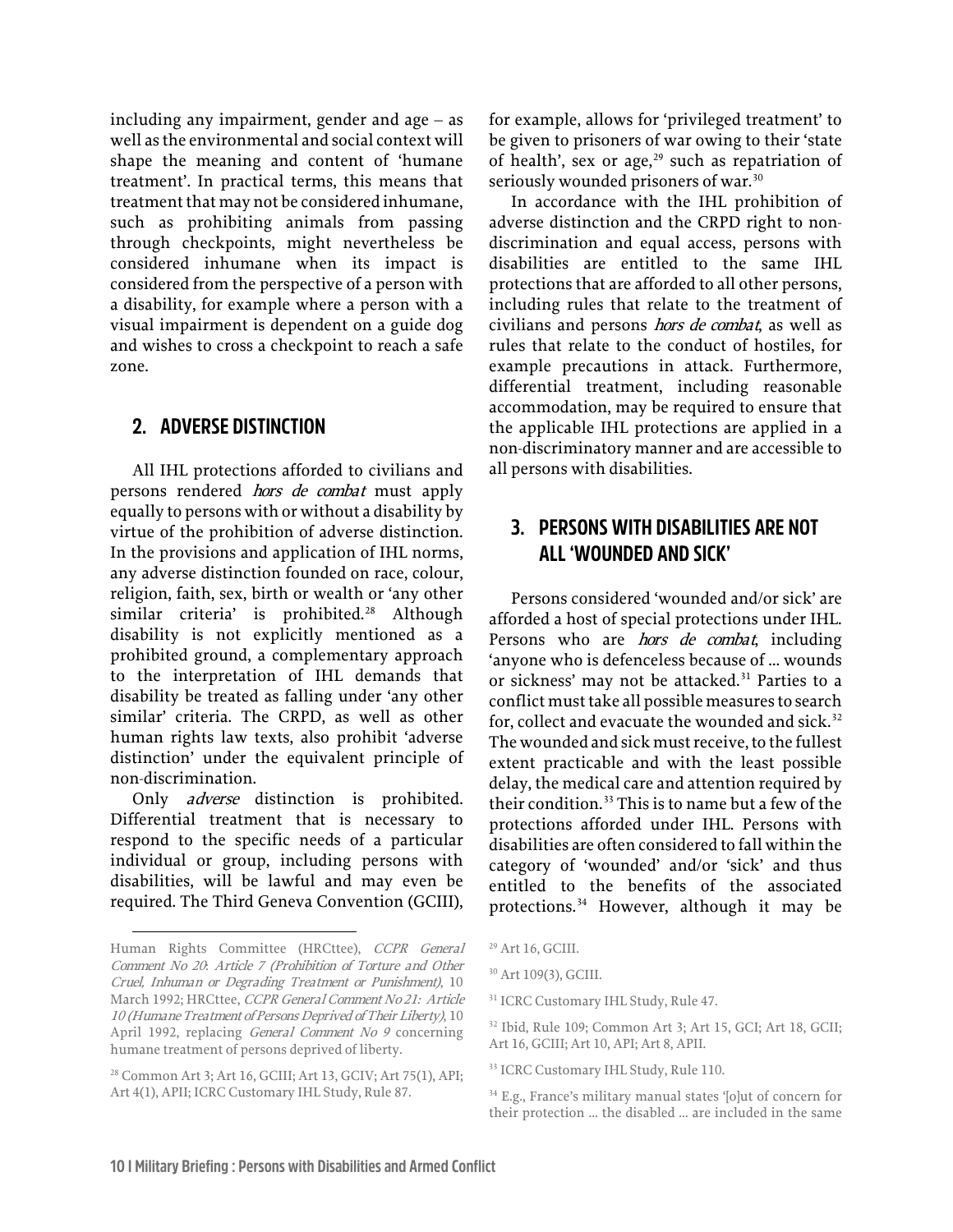beneficial to some individuals with a disability to be afforded the protections offered, this is not a perfect fit and caution should be taken when assumptions are made that all persons with disabilities are either 'wounded' or 'sick'.[35](#page-12-1)

The qualification of a person as 'wounded or sick' requires the fulfillment of two cumulative criteria: a person must require medical care and must refrain from any act of hostility. It is the first of the two that is particularly problematic for numerous, interlinked reasons. Firstly, it does not capture the vast number of persons with disabilities whose impairment does not require a medical response, for example a person with an untreatable blindness. Secondly, it only envisages a medical response, whereas other responses may be required to meet the protection needs of a person with a disability, including economic and other forms of assistance (for example, the provision of emergency material in braille or on voiced apps for a person who is blind). Furthermore, as 'medical care' is not defined under IHL, it is unclear if non-lifesaving or non-urgent care should be provided. These could include, for example, the provision of medical equipment such as catheters or services such as physiotherapy, which might not be an immediate medical need but would make the life of a wheelchair user more comfortable and prevent health complications in the future. Lastly, the protection of the 'wounded or sick' is granted only for so long as the person requires medical care, meaning that once the person with a disability's' medical needs have been met they will fall outside of the protections granted to the wounded and sick.

#### <span id="page-12-0"></span>F. ACCESSIBLE ADVANCE WARNINGS

Militaries involved in armed conflict are obligated to give 'effective advance warning of attacks which may affect the civilian population, unless circumstances do not permit'.<sup>[36](#page-12-2)</sup> The aim of this provision is to provide the civilian population with an opportunity to move away from a pending attack or at least take measures to protect themselves. An advance warning will not be required when circumstances do not permit. In deciding whether circumstances permit, the military commander should consider the 'vital humanitarian duty to spare lives and avoid unnecessary suffering',<sup>[37](#page-12-3)</sup> whether or not the element of surprise is essential to the success of an operation or to the security of the attacking forces, and whether or not the military force has the resources or time necessary to communicate with the civilian population. Advance warnings may, for example, take the form of loud siren alerts, radio broadcasts, leaflet drops or text messages. The key element of this IHL protection, especially when read alongside the CRPD, is that it must be 'effective'.

An 'effective' warning will be one that is clear and 'comprehensible' to those most directly affected by the attack, $38$  and delivered in such a way as to reach those most likely to be directly affected. The warning should be in a 'language that the civilian population understands'.<sup>[39](#page-12-5)</sup> It must give sufficient time to react to the warning and clearly explain what the affected populations should do to avoid harm.[40](#page-12-6)

<sup>37</sup> New Zealand, Manual of Armed Forces Law: Law of Armed Conflict, supra fn 12, §8.7.23

<span id="page-12-4"></span><span id="page-12-3"></span>category as the wounded and sick under humanitarian law', Manuel de droit des conflits armés, supra fn 11, p 32; Art 8(a), API considers that the protection and care due to the wounded and sick is *also* due to persons with a disability and to 'other persons who may be in need of immediate medical assistance or care, such as the infirm … and who refrain from any act of hostility'.

<span id="page-12-6"></span><span id="page-12-5"></span><span id="page-12-1"></span><sup>&</sup>lt;sup>35</sup> The qualification of a person as 'wounded or sick' does not impact upon their status under the CRPD, or vice versa.

<span id="page-12-2"></span><sup>36</sup> Art 57 (2)(c), API; ICRC Customary IHL Study, Rule 20.

<sup>38</sup> United Kingdom Ministry of Defence, The Manual of the Law of Armed Conflict, supra fn 12, §5.32.8.

<sup>39</sup> K. Dörmann, 'Obligations of International Humanitarian Law', 4 Military and Strategic Affairs 2 (2012) 19.

<sup>40</sup> Report of the United Nations Fact-Finding Mission on the Gaza Conflict, supra fn 7, §530.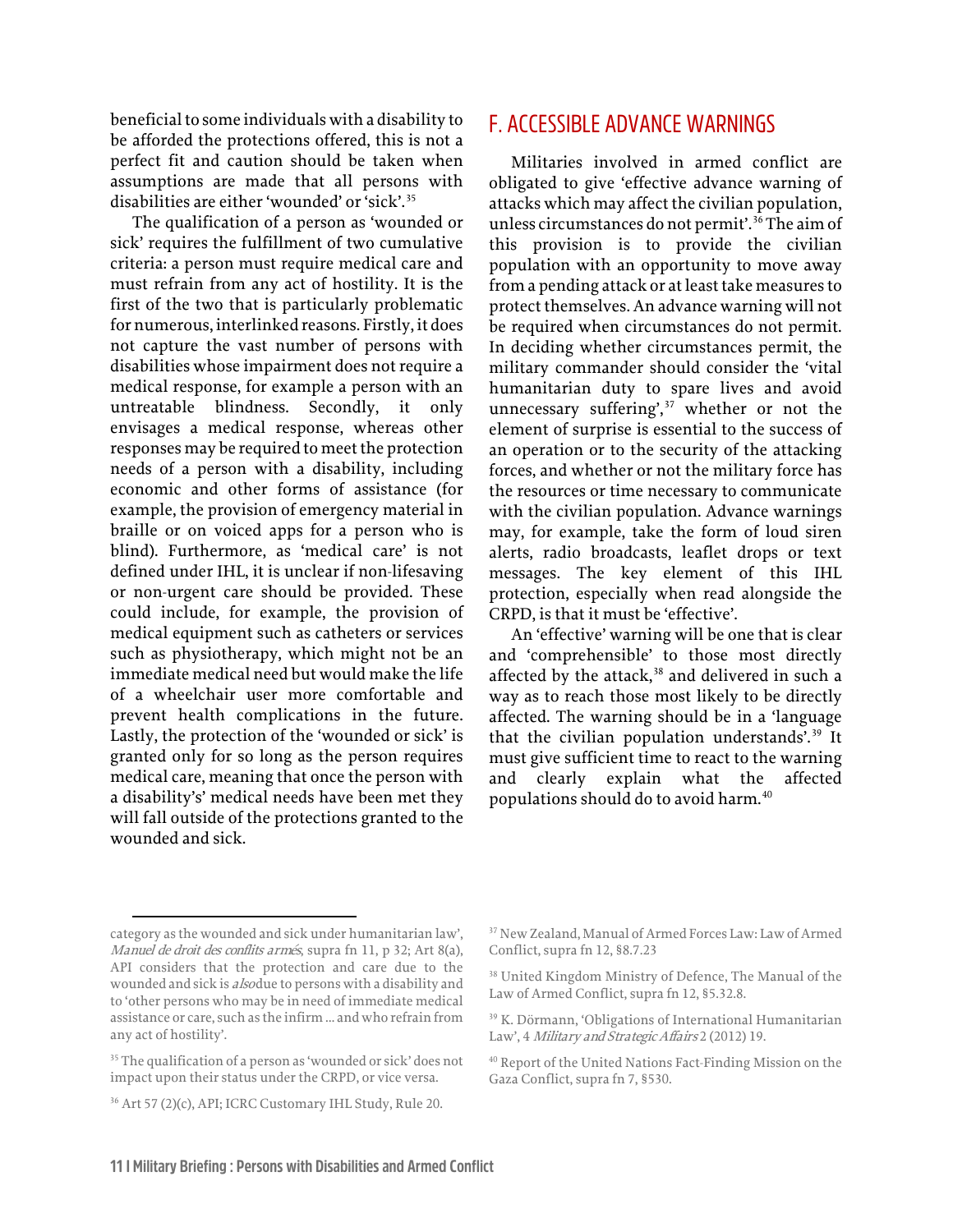#### <span id="page-13-0"></span>**1. RECOMMENDATIONS**

A review of military manuals and interviews with stakeholders, including persons who have been in the vicinity of armed attacks, indicates that parties to conflicts are not at present considering whether or not the advance warnings they give are accessible to persons with disabilities. When considering how this relates to persons with disabilities, and the implications of the CRPD, if it is known or ought to be known to the attacking party that a person or persons with disabilities are within the vicinity of the legitimate military target, and where circumstances permit, accessible warnings must be provided.<sup>[41](#page-13-2)</sup> Accessible formats may include leaflets drops in braille and large print, alerts through apps and assistive devices, as well as radio and televised warnings where available. Crucially, this would also include allowing sufficient time for persons with disabilities within the vicinity of the attack to act on the warning – through evacuation or seeking shelter.

Failure to provide accessible warning, where it is feasible to do so, would arguably amount to discrimination based on impairment and a violation of states parties' obligations to take all necessary measures to ensure the safety of persons with disabilities in situations of armed conflict, $42$  as well as resulting violations of the rights to life,<sup>[43](#page-13-4)</sup> physical and mental integrity, highest attainable standard of physical health and mental health and freedom of access to information.[44](#page-13-5) This failure would also arguably amount to a violation of IHL when considering the duty to provide effective warning alongside the prohibition of adverse distinction, which, as discussed, requires differential treatment that is necessary to respond to the specific needs of a particular individual or group, including persons with disabilities.

#### <span id="page-13-1"></span>G. TREATMENT OF INTERNEES AND PRISONERS OF WAR WITH A DISABILITY

IHL provides the framework under which persons can be detained as prisoners of war or internees,<sup>[45](#page-13-6)</sup> as well as special protections for those detained and the minimum requirements for detention conditions. IHRL will also be applicable to the conditions and treatment of detainees.<sup>[46](#page-13-2)</sup> Where a State Party to the CRPD holds a person with a disability as a prisoner of war or internee, the CPRD will apply. The extent and exact application of the CRPD to internees and prisoners of war will be dependent on the context and the norms engaged.

Of particular concern to the detention of a person with a disability are the CRPD prohibitions on 'arbitrary detention' and the deprivation of liberty based on impairment (Article 14(1)(b), CRPD), and the equality of guarantees and protections for those deprived of liberty (Article 14(2), CRPD). $47$  Below, consideration is first given to the general conditions as well as the health and security provisions that should be provided for prisoners of war and internees with a disability. The isolation of persons with psychosocial or intellectual disabilities and repatriation of persons with disabilities are then discussed

There is am acute lack of data on persons with disabilities detained as internees or prisoners of

<span id="page-13-2"></span><sup>41</sup> Arts 5(3), 9,11 and 21, CRPD.

<span id="page-13-3"></span><sup>42</sup> Art 11, ibid.

<span id="page-13-4"></span><sup>43</sup> Art 25, ibid.

<span id="page-13-7"></span><span id="page-13-5"></span><sup>44</sup> Art 21(a), ibid.

<span id="page-13-6"></span><sup>45</sup> Note that prisoner of war status is restricted to situations of international armed conflict. See Art 4, GCIII, regarding prisoners of war, and Arts 42 and 78, GCIV, regarding internment.

<sup>46</sup> See, amongst others: HRCtee, General Comment No 35: Article 9 (Liberty and Security of Person), UN doc CCPR/C/GC/35, 16 December 2014, §64; ECtHR, Hassan v the UK, Judgment, App no 29750/09, 16 September 2014.

<sup>47</sup> Issues concerning the application of guarantees for persons deprived of their liberty concerns not only Article 14(2) of the CRPD, but also Article 14(1)(b), since the failure to adhere to such guarantees might render a person's detention arbitrary.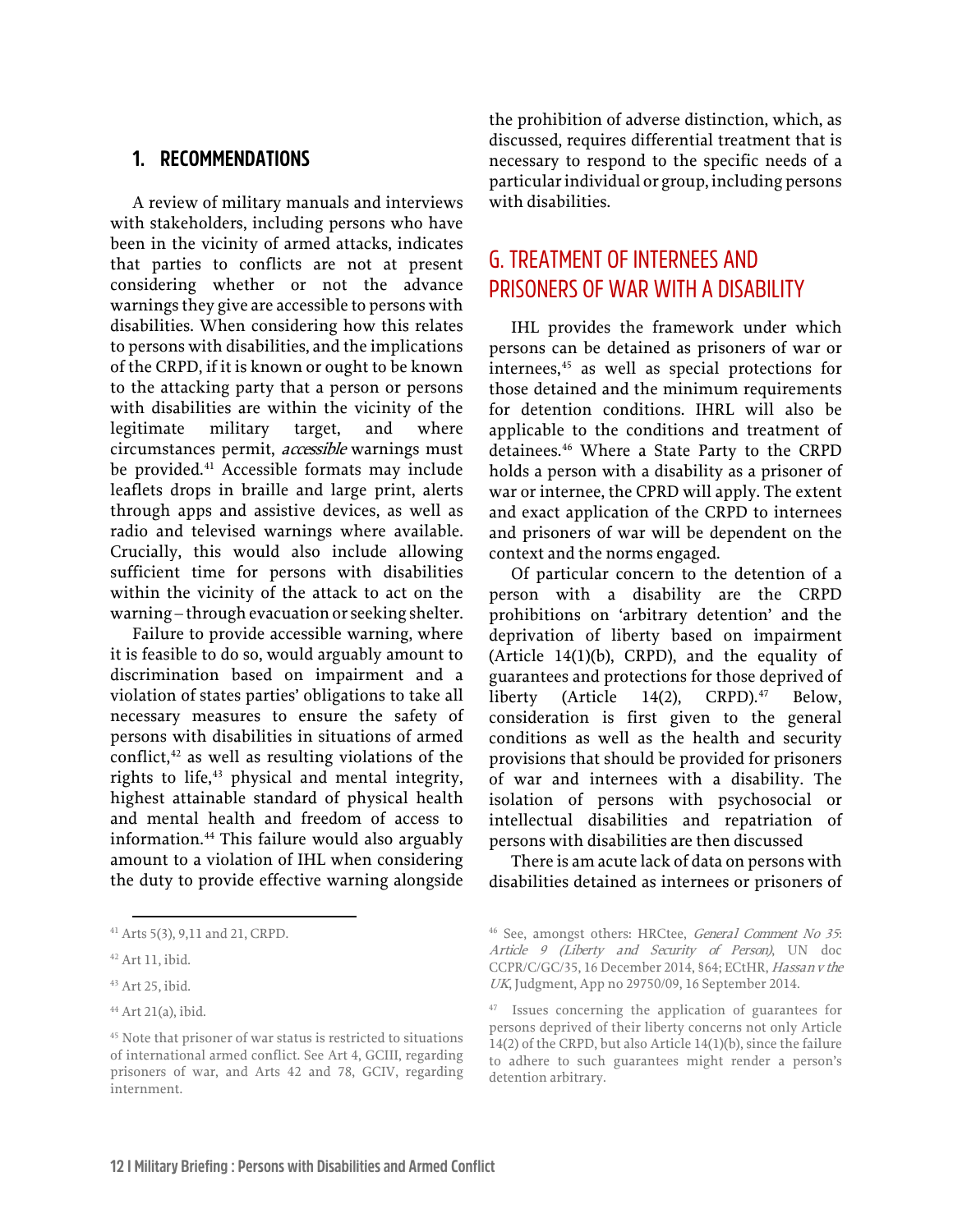war. Without an understanding of the numbers and individual needs of persons with disabilities detained, the necessary policies and practices to ensure their enjoyment of IHL protections and human rights cannot be developed. Militaries holding detainees must collect disability disaggregated data on persons within their detention. Screenings should take place immediately after a persons is detained and thereafter on a regular basis. The Washington Group Short Set of Questions on Disability is a useful tool that militaries could use for collecting disability data.<sup>48</sup>

#### <span id="page-14-0"></span>**1. HUMANE TREATMENT, SAFE AND SANITARY CONDITIONS OF DETENTION AND THE PROVISION OF MEDICAL ASSISTANCE**

The IHL protections afforded to internees and prisoners of war relate mainly to the humane treatment of detainees, safe and sanitary conditions of detention and the provision of medical assistance. The CRPD complements many of these IHL norms and may make a significant contribution to interpreting and applying these norms in a disability inclusive manner.

In accordance with both IHL and IHRL, prisoners of war and internees must be treated humanely at all times,<sup>[49](#page-14-2)</sup> and without adverse distinction.[50](#page-14-3) Any unlawful act or omission that causes death or seriously endangers the health of the detainee is prohibited.<sup>[51](#page-14-4)</sup> The Detaining Power must take 'all sanitary measures necessary to ensure the cleanliness and healthfulness of camps and prevent epidemics', including through the provision of baths and/or showers. $52$ Medical inspections must be undertaken 'at least once a month' to assess 'the general state of health, nutrition and cleanliness of prisoners and to detect contagious diseases'.<sup>[53](#page-14-6)</sup> Internees and prisoners of war must be provided with water and food of sufficient 'quantity, quality and variety' to keep them in good health.<sup>[54](#page-14-7)</sup> Open spaces and equipment should be provided to ensure detainees can exercise and undertake recreational and educational pursuits.<sup>[55](#page-14-8)</sup> All of these protections and guarantees apply equally to all internees and prisoners of war regardless of disability.

Measures should be taken by the Detaining Power to enable all detainees with disabilities to attain and maintain maximum independence, and full inclusion and participation in all aspects of life within the place of detention, on an equal basis with others.<sup>[56](#page-14-9)</sup> In practical terms, this means that all *feasible* measures should be taken to ensure that sanitary facilities are designed, or adapted, to ensure that they are accessible.<sup>[57](#page-14-10)</sup> Ramps, handrails and wide corridors and

<span id="page-14-1"></span><sup>48</sup> The Washington Group Short Set are six questions that were developed to enable quick data collection on disability. The questions and guidance on their use can be found at www.washingtongroup-disability.com

<span id="page-14-10"></span><span id="page-14-9"></span><span id="page-14-8"></span><span id="page-14-7"></span><span id="page-14-6"></span><span id="page-14-5"></span><span id="page-14-4"></span><span id="page-14-3"></span><span id="page-14-2"></span><sup>49</sup> Common Art 3; Art 10(1), ICCPR. The HRCttee has confirmed that 'article 9 [right to liberty and security of the person] applies also in situations of armed conflict to which the rules of international humanitarian law are applicable' and '[t]reating all persons deprived of their liberty with humanity and with respect for their dignity is a fundamental and universally applicable rule. Consequently, the application of this rule, as a minimum, cannot be dependent on the material resources available in the State party. This rule must be applied without distinction of any kind, such as race, color, sex, language, religion, political or other opinion, national or social origin, property, birth or other status', HRCttee, General Comment

No 35, supra fn 47, §64, and HRCttee, General Comment No 21, supra fn 28, §4.

<sup>50</sup> Art 16, GCIII.

<sup>51</sup> Art 13, GCIII.

<sup>52</sup> Art 29, ibid.

<sup>53</sup> Art 31, ibid.

<sup>54</sup> Art 26, ibid; GCIV, Chapter III.

<sup>55</sup> Art 38, GCIII.

<sup>56</sup> Arts 5, 9, 11 and 14(2), CRPD, as well as the IHL guarantee of humane treatment and the prohibition of adverse distinction.

<sup>57</sup> As affirmed in the ICRC's Commenatary to GCIII of 2020, 'to ensure equal treatment of prisoners with disabilities in relation to prisoners without disabilities, specific measures may be required to make camp services and facilities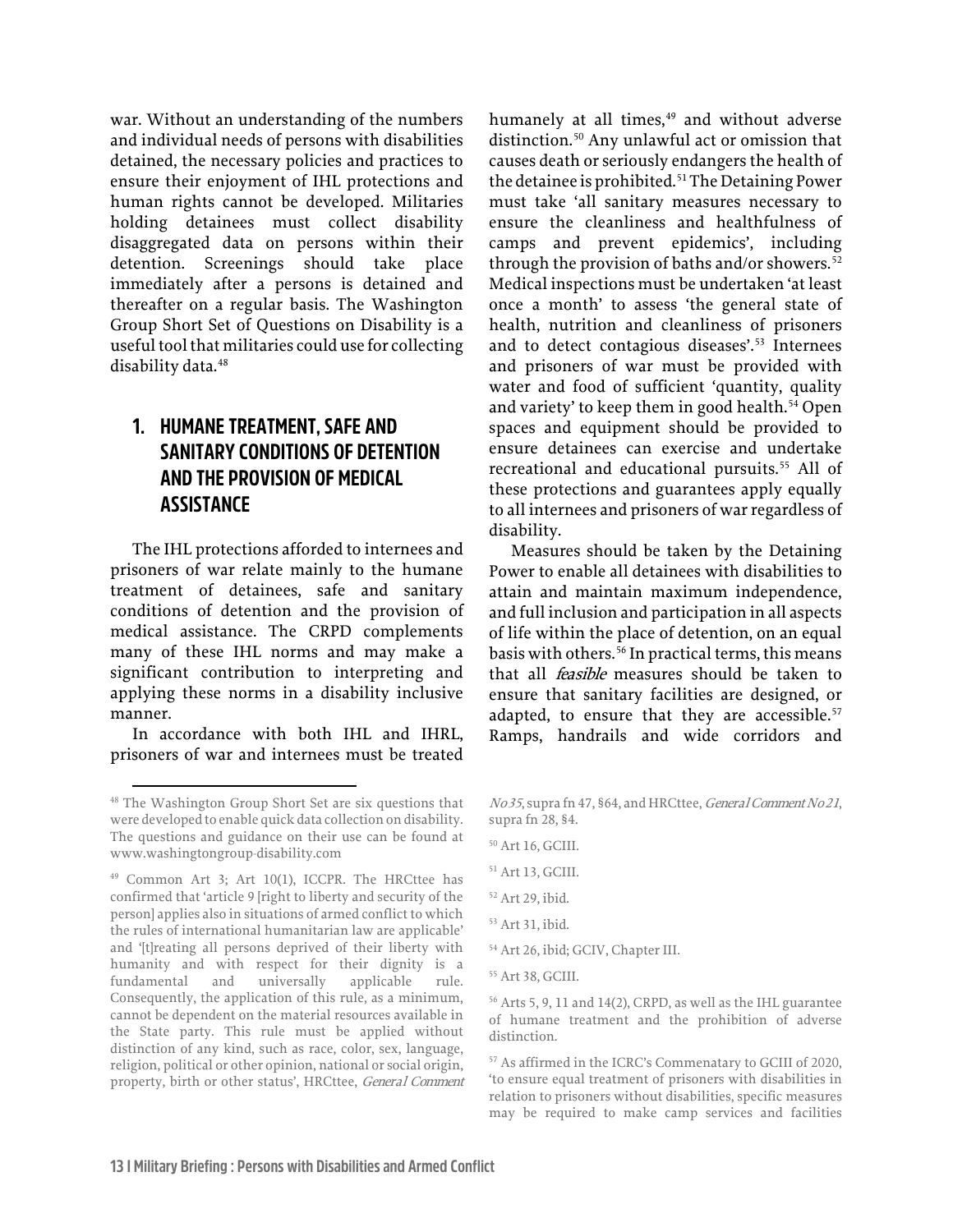doorways should be integrated throughout the place of detention to ensure wheelchair users and those with physical and sensory impairments can move about independently and freely. All information provided to detainees, and in particular emergency information concerning evacuation plans, should be in accessible formats including through the use of sign language, large print, braille and assistive devices.<sup>[58](#page-15-1)</sup> Those managing and working within the place of detention should be trained in the rights of persons with disabilities and the diversity of disability. The Detaining Power should meaningfully consult with detainees regarding their needs and how to ensure their equal access to all the detention facilities and services provided.[59](#page-15-2)

The Detaining Power must also provide medical care, without charge, to all prisoners of war and internees to the degree required by their state of health.<sup>[60](#page-15-3)</sup> This will include mental health and psychosocial support services. Specialist facilities must be provided for the healthcare and rehabilitation of persons with disabilities, 'in particular the blind'.<sup>[61](#page-15-4)</sup> Although those with visual impairments are singled out, the principle of non-discrimination demands that specialist facilities and rehabilitation services must be equally accessible to all internees and prisoners of war with a disability, irrespective of the type of impairment.<sup>[62](#page-15-5)</sup>

The CRPD explains that persons with disabilities have the right to the highest attainable standard of health without discrimination on the basis of disability, and that persons with disabilities should be provided

- <span id="page-15-5"></span>62 Arts 5 and 9, CRPD.
- <span id="page-15-6"></span>63 Art 25, CRPD.

with the same range, quality and standard of healthcare and programmes as provided to other persons.[63](#page-15-6) Failure to provide adequate healthcare may lead to the exacerbation of an existing impairment or the development of a secondary one. Furthermore, healthcare professionals working in detention camps should be trained in disability rights and ethics and should provide healthcare on the basis of free and informed consent in conformity with the human rights, dignity, autonomy and needs of the person.<sup>[64](#page-15-7)</sup>

Failure to ensure that internees and prisoners of war with disabilities have equal access to health care and detention facilities and services (including through the provision of reasonable accommodation), will constitute discrimination based on impairment, and may amount to torture, cruel, inhuman or degrading treatment as prohibited under both IHL and IHRL.<sup>[65](#page-15-8)</sup> Where it is not feasible to make prison facilities and services (including healthcare and rehabilitation services) accessible to a prisoner of war or an internee with a disability, repatriation should be considered, even if the person might not be considered 'seriously wounded' or fall within the other bases of repatriation (see Repatriation below).

#### <span id="page-15-0"></span>**2. ISOLATION BASED ON IMPAIRMENT**

Article 30 of GCIII provides that 'isolation wards shall, if necessary, be set aside for cases of contagious or *mental disease*' (emphasis added), thereby allowing prisoners of war to be held in isolation based on their impairment. This aspect

<span id="page-15-7"></span>accessible for them, such as presenting information about those services and facilities in accessible formats or making adjustments to infrastructure'. §1761

<span id="page-15-8"></span><span id="page-15-1"></span><sup>58</sup> Art 21(a), (b) and (e), CRPD.

<span id="page-15-2"></span><sup>59</sup> Art 4(3), CRPD; for guidance on implementation of Art 4, see CtteeRPD, General Comment No 7, supra fn 16, §§15-33.

<span id="page-15-3"></span><sup>60</sup> Arts 15 and 30, GCIII; Art 81, GCIV.

<span id="page-15-4"></span><sup>61</sup> Art 30, GCIII.

<sup>64</sup> Art 25(d), CRPD. ICRC, Commentary to GCIII of 2020, §2232.

<sup>65</sup> Discrimination based on impairment is prohibited under IHL under the prohibition of adverse distinction (Common Art 3; Art 16, GCIII; Art 13, GCIV; Art 75(1), API; Art 4(1), APII; ICRC Customary IHL Study, Rule 87) and under IHRL (Arts 5 and 9, CRPD). Torture, cruel, inhuman or degrading treatment is prohibited under IHL (Common Art 3; Art 12, GCI; Art 12, GCII; Arts 17, 87 and 89, GCIII; Art 32, GCIV; Art 75(2), API; Art 4(2), APII) and IHRL (Art 15, CRPD; Art 7, ICCPR; and CAT, amongst others).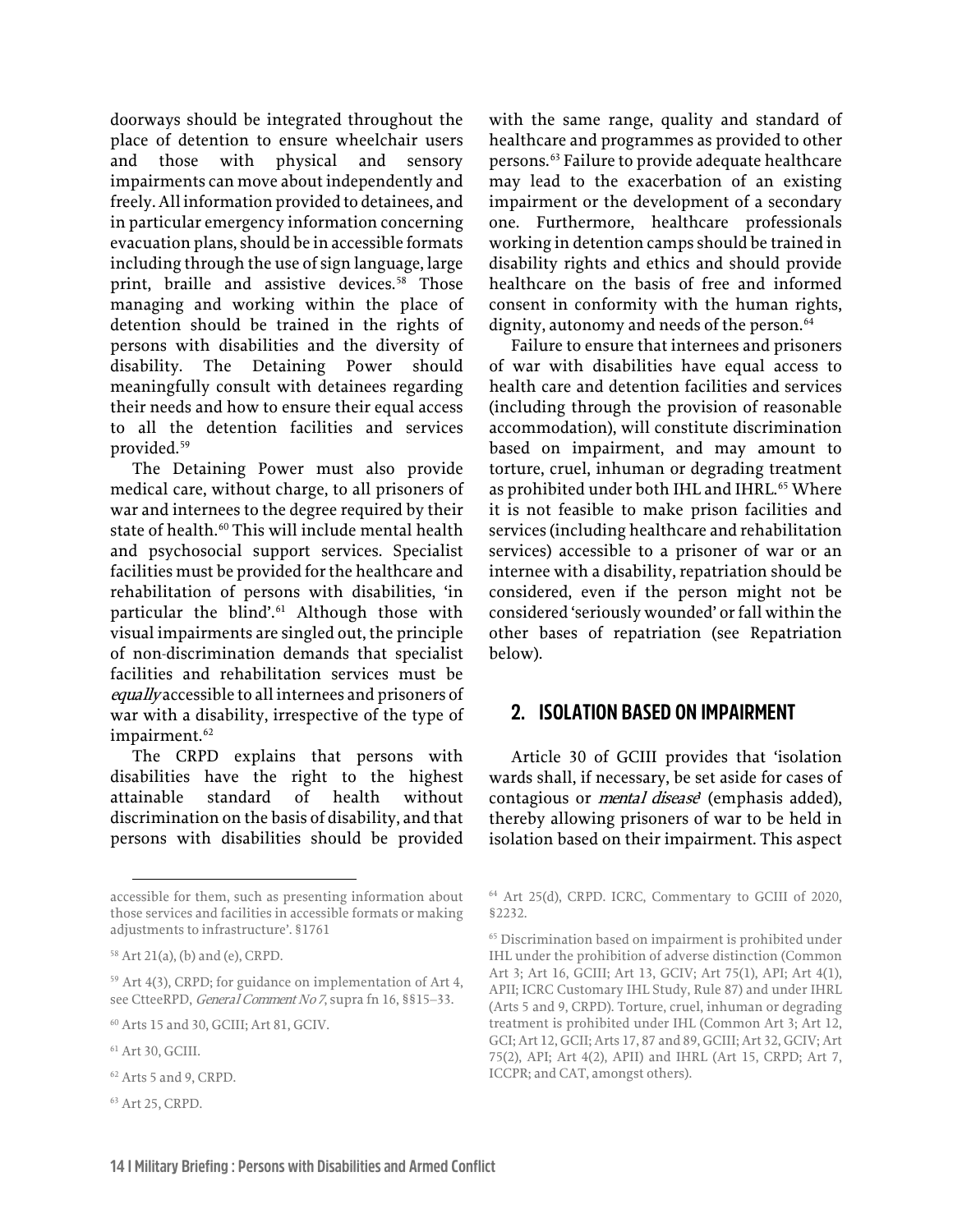of Article 30 of GCIII is an example of where IHL is at odds with the CRPD, which expressly prohibits discrimination based on impairment.<sup>[66](#page-16-0)</sup> Where two bodies of law are conflicting, consideration should be given to which offers the greatest protection and to whether one has been superseded by a newer norm.

This discriminatory assumption has been proven wrong.[67](#page-16-1) On the contrary, evidence shows that persons with psychosocial impairments are more likely to be victims of violence than to commit a violent act.<sup>[68](#page-16-2)</sup> Isolating a detainee on the basis that they pose a perceived risk to others contradicts the general presumption of innocence, is arbitrary and unjust. Likewise, no disciplinary action should be taken on the basis of disability. Isolating a detainee for the safety of other detainees will only be lawful when applied within punitive measures applicable to all detainees and not when it is pre-emptive and based on a person's real or perceived impairment.

It may be argued that isolating a detainee is necessary for their own safety, either because they pose a danger to themselves or because other detainees pose the treat.<sup>[69](#page-16-3)</sup> With regard to the 'danger to self' argument, any resulting isolation will still be arbitrary as it disproportionately applies to persons with psychosocial or intellectual impairments.[70](#page-16-4) It may result in the denial of a person's legal capacity to decide on their own treatment and care. $71$  It may also violate rights to personal integrity and freedom from torture and illtreatment.[72](#page-16-6) Furthermore, it is likely that the isolation of a person based on the perceived threat they pose to themselves will do more harm then good to their metal health and wellbeing. There is a significant body of evidence that isolating any individual, even for a relatively short period of time, 'can cause serious psychological and sometimes physiological harm, with symptoms including anxiety and depression, insomnia, hypertension, extreme paranoia, perceptual distortions and psychosis'.[73](#page-16-7) The effects are 'particularly harmful' in cases of persons who have a pre-existing psychosocial or intellectual impairment, $74$  and in some cases leads to self-harm and suicide.<sup>[75](#page-16-9)</sup>

In should be borne in mind that Article 30s' provision on isolation where 'necessary' must be

71 Art 12(2), CRPD.

<sup>73</sup> Amnesty International, Entombed: Isolation in the US Federal Prison System, 2014, p 31, [https://www.amnestyusa.org/wp-](https://www.amnestyusa.org/wp-content/uploads/2017/04/amr510402014en.pdf)

[content/uploads/2017/04/amr510402014en.pdf](https://www.amnestyusa.org/wp-content/uploads/2017/04/amr510402014en.pdf) (last accessed 16 February 2020).

<sup>74</sup> European Committee for the Prevention of Torture and Inhuman or Degrading Treatment of Punishment, 21st General Report, 11 November 2011, §53; S. Grassian, 'Psychiatric Effects of Solitary Confinement', 22 Washington University Journal of Law & Policy 325 (2006); P. Scharff Smith, 'The Effects of Solitary Confinement on Prison Inmates: A Brief History and Review of the Literature', 34 Crime and Justice 1 (2006); Amnesty International, Entombed, supra fn 77, pp 31–32.

<span id="page-16-0"></span><sup>66</sup> Art 5, CRPD.

<span id="page-16-5"></span><span id="page-16-1"></span><sup>67</sup> J. P. Stuber, A. Rocha, A. Christian and B. G. Link, 'Conceptions of Mental Illness: Attitudes of Mental Health Professionals and the General Public', 65 Psychiatric Services 4 (2014).

<span id="page-16-7"></span><span id="page-16-6"></span><span id="page-16-2"></span><sup>68</sup> Report of the Special Rapporteur on the Rights of Persons With Disabilities, UN doc A/HRC/40/54, 11 January 2019, §27; S. L. Desmarais, R. A. Van Dorn, K. L. Johnson, K. Grimm, K. S. Douglas and M. S. Swartz, 'Community Violence Perpetration and Victimization Among Adults With Mental Illness', 104 American Journal of Public Health 12 (2014).

<span id="page-16-8"></span><span id="page-16-3"></span><sup>69</sup> The 2017 New Zealand Manual of Armed Forces Law: Law of Armed Conflict, supra fn 12, for example, expressly states that 'vulnerable persons', defined to include persons who have a 'mental or other disability', are to be 'segregated from other persons deprived of their liberty' if the 'safety of such people cannot be guaranteed in any other way', §12.10.62.

<span id="page-16-9"></span><span id="page-16-4"></span><sup>70</sup> As there is no definition of 'isolation wards' within IHL, the level of isolation and confinement that a detainee may face is unclear. However, the terms 'isolation', 'solitary confinement', 'segregation' and 'separation' are widely used to describe the same phenomena. Report of the Special Rapporteur on torture, and other cruel, inhuman or degrading treatment or punishment, UN doc A/66/268, 5 August 2011, §§26 and 76; Report of the Special Rapporteur

on torture, and other cruel, inhuman or degrading treatment or punishment, UN doc A/HRC/31/57/Add.1, 25 February 2016, §21.

<sup>72</sup> Arts 15 and 17, CRPD.

<sup>75</sup> Report of the Special Rapporteur on torture, and other cruel, inhuman or degrading treatment or punishment, supra fn 66, 74 August 2011, §68.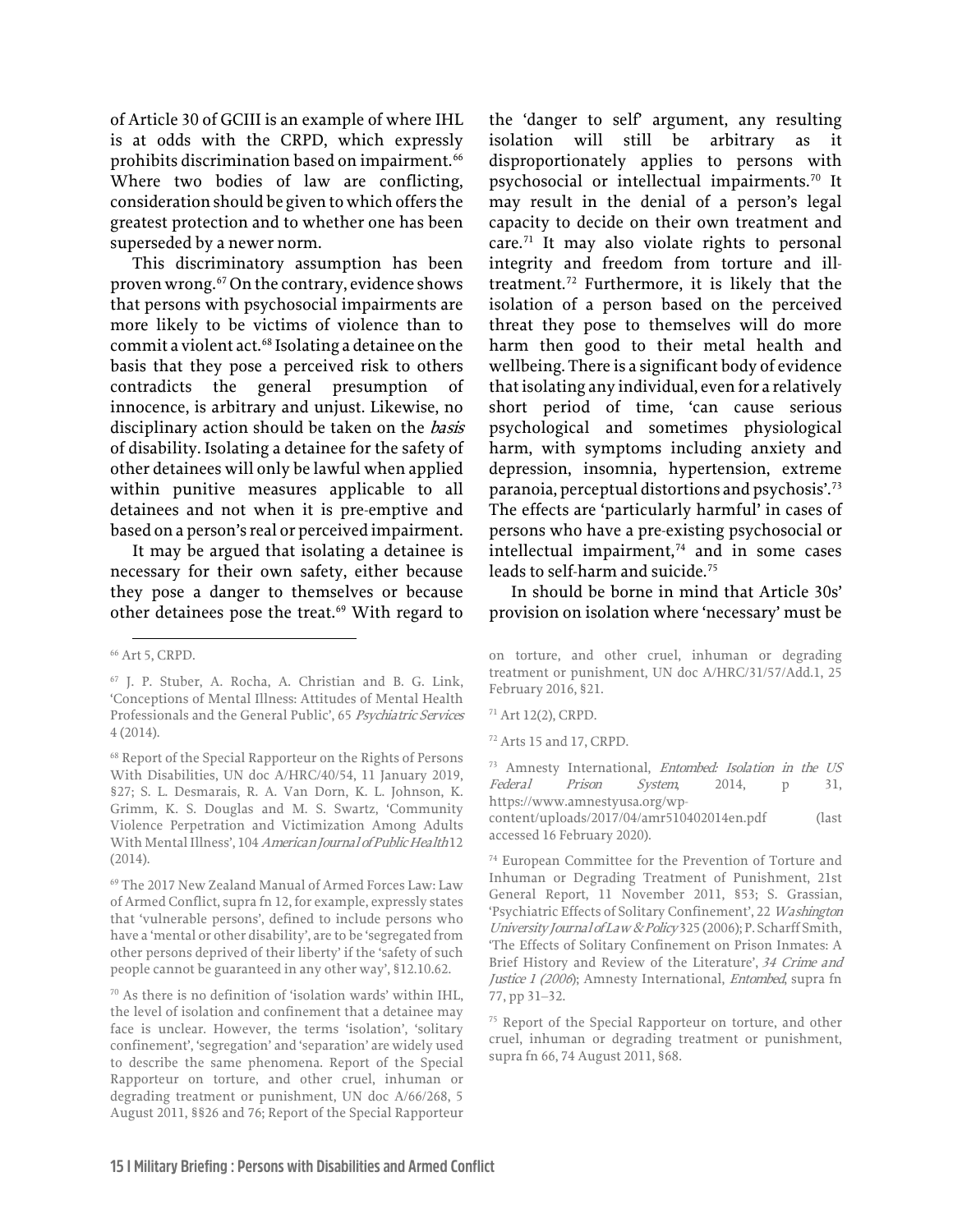read in light of the detaining powers other obligations. These obligations include the provision of mental health and psychosocial support services that respond to the needs of the detainee. As observed by the ICRC, mental health services and psychosocial support are essential to ensuring detainees health and are effective in decreasing behavior that is deemed disruptive by the detaining power – thereby avoiding the perceived need for isolation.<sup>[76](#page-17-1)</sup> Furthermore, where the detaining power cannot provide mental health and psychosocial support for the person with an impairment it must repatriate or accommodate the person in a neutral country.<sup>[77](#page-17-2)</sup>

The Detaining Power, where it knows or ought to know that there is a 'real and immediate risk' to a detainee's safety owing to a threat posed by other detainees, is obligated to take reasonable steps to eliminate that risk.<sup>[78](#page-17-3)</sup> Where the safety of the detainee is under threat from other detainees, repatriation, and not isolation, should be considered, even if the person might not be considered 'seriously wounded' or fall within the other bases of repatriation (see the section on 'Repatriation' below).

In sum, isolation is a further restriction on the liberty of the internee or prisoner of war, and where this is based on actual or perceived disability, it will contravene the prohibition of adverse distinction,<sup>[79](#page-17-4)</sup> constitute discrimination

<span id="page-17-9"></span><span id="page-17-8"></span><span id="page-17-5"></span><sup>80</sup> Art 5, CRPD.

based on disability, $80$  arbitrary deprivation of liberty $81$  and may amount to torture, cruel, inhuman or degrading treatment as prohibited under both IHL and IHRL. The provision allowing isolation based on real or perceived impairment within GCIII has been superseded by the CRPD and should be interpreted as such.

#### <span id="page-17-0"></span>**3. REPATRIATION**

IHL provides for repatriation of prisoners of war and internees based on ill health.<sup>[82](#page-17-7)</sup> The repatriation should be direct for those 'incurably' or 'gravely' wounded or sick, or to a neutral country where the prospects of a speedy recovery are higher, or when a prisoner's mental or physical health is seriously threatened by continued captivity.<sup>[83](#page-17-8)</sup> A special agreement may be reached between the parties to the conflict to define the categories and modalities of detainees to be repatriated. A model agreement is annexed to GCIII, which provides a non-exhaustive list of examples of medical conditions that must lead to direct repatriation. As has been argued elsewhere, this model agreement should be revised in light of current medical knowledge,  $84$ and contemporary understandings of disability as enshrined in the CRPD. Any 'wilful' and unjustified delay in repatriation of detainees amounts to a grave breach under Additional

in a manner that is inappropriate, unjust, disproportionate, unpredictable, discriminatory or without due process', Report of the Special Rapporteur on the rights of persons with disabilities, supra fn 74, §39. The CtteeRPD has stated that the prohibition on unlawful and arbitrary deprivation of liberty applies when additional factors are used to justify the deprivation of liberty, such as being a 'danger to self or others', CtteeRPD, Guideline on Article 14 of the Convention on the Rights of Persons with Disabilities: The Right to Liberty and Security of Persons With Disabilities, 2015, §6.

83 Art 110, GCIII; Art 132, GCIV.

<span id="page-17-1"></span><sup>76 2020</sup> Commentary to GCIII, §2246

<span id="page-17-2"></span><sup>77</sup> GCIII Arts 109 and 110.

<span id="page-17-3"></span><sup>&</sup>lt;sup>78</sup> ECtHR, *Premininy v Russia*, Judgment, App no 44973/04, 10 February 2011, §§73 and 84; IACtHR, Ituango Massacres v Colombia, Judgment, 1 July 2006, §161; IACtHR, Case of the Pueblo Bello Massacre, Judgment, 31 January 2006, §120.

<span id="page-17-7"></span><span id="page-17-4"></span><sup>79</sup> Note that Art 16, GCIII, states: 'Taking into consideration the provisions of the present Convention relating to rank and sex, and subject to any privileged treatment which may be accorded to them by reason of their state of health, age or professional qualifications, all prisoners of war shall be treated alike by the Detaining Power, without any adverse distinction based on race, nationality, religious belief or political opinions, or any other distinction founded on similar criteria' (emphasis added).

<span id="page-17-6"></span><sup>81</sup> Art 9, ICCPR; Art 14, CRPD. The Special Rapporteur on the rights of persons with disabilities has confirmed that deprivation of liberty will be 'arbitrary when it is imposed

<sup>82</sup> Art 109 GCIII.

<sup>84</sup> M. Sassóli, 'Release, Accommodation in Natural Countries, and Repatriation of Prisoners of War', in A. Clapham, P. Gaeta and M. Sassóli (eds), The 1949 Geneva Conventions: A Commentary, Oxford University Press, 2015, p 1042.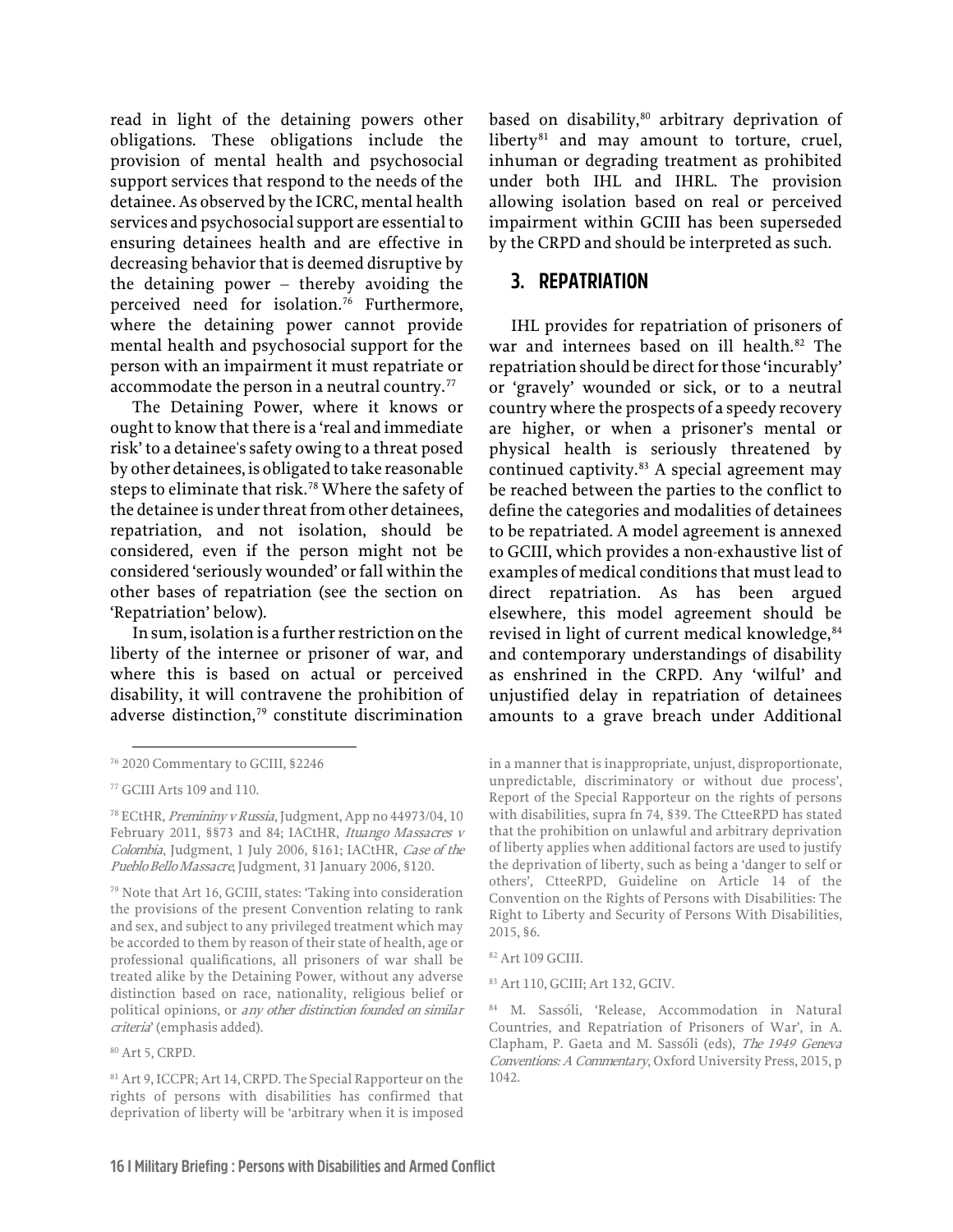Protocol I,<sup>[85](#page-18-1)</sup> and will constitute an arbitrary deprivation of liberty.

The grounds for repatriation should be interpreted in light of the prohibition of torture, cruel, inhuman or degrading treatment (contained in the CRPD as well as other human rights law treaties) as well as the principle of equality and non-discrimination, and considered as a measure of reasonable accommodation.<sup>[86](#page-18-2)</sup> This interpretation would also be in conformity with IHL's own guarantee of human treatment as well as the prohibition of adverse distinction. There may be instances where, owing to the Detaining Power's inability to secure the rights of the detainee with a disability to equal access to health and rehabilitation, and/or their safety (discussed above), failure to repatriate may amount to torture, cruel, inhuman or degrading treatment and/or discrimination through failure to provide reasonable accommodation.

### <span id="page-18-0"></span>**4. RECOMMENDATIONS**

In accordance with Article 11 of the CRPD, militaries are required to take 'all necessary measures' in accordance with their obligations under IHL to ensure the safety and protection of persons with disabilities in situations humanitarian emergencies, including armed conflict. To ensure militaries are interpreting their IHL obligations in a disability inclusive manner, particularly within the conduct of hostilities, a better understanding of who the 'civilian population' is and its nonhomogenous nature is necessary. The availability of disability inclusive data, disaggregated by age and sex, as well as trained military commanders who have understanding of the diversity of disability, will strengthen militaries' ability to ensure that their policies and operations are accessible and not discriminatory. Furthermore, it is

persons with disabilities themselves and their representative organizations that will be best placed to identify barriers and the steps needed to overcome these. Therefore, persons with disabilities should be regularly and meaningfully consulted on military doctrine, education, training, planning and the conduct of operations.

<span id="page-18-1"></span><sup>85</sup> Art 85(4)(b), API.

<span id="page-18-2"></span><sup>&</sup>lt;sup>86</sup> The CtteeRPD has confirmed that reasonable accommodations should be applied in the detention

context. CtteeRPD, Concluding Observations on the Initial Report of Mongolia, UN doc CRPD/C/MNG/CO/1, 13 May 2015, §25.